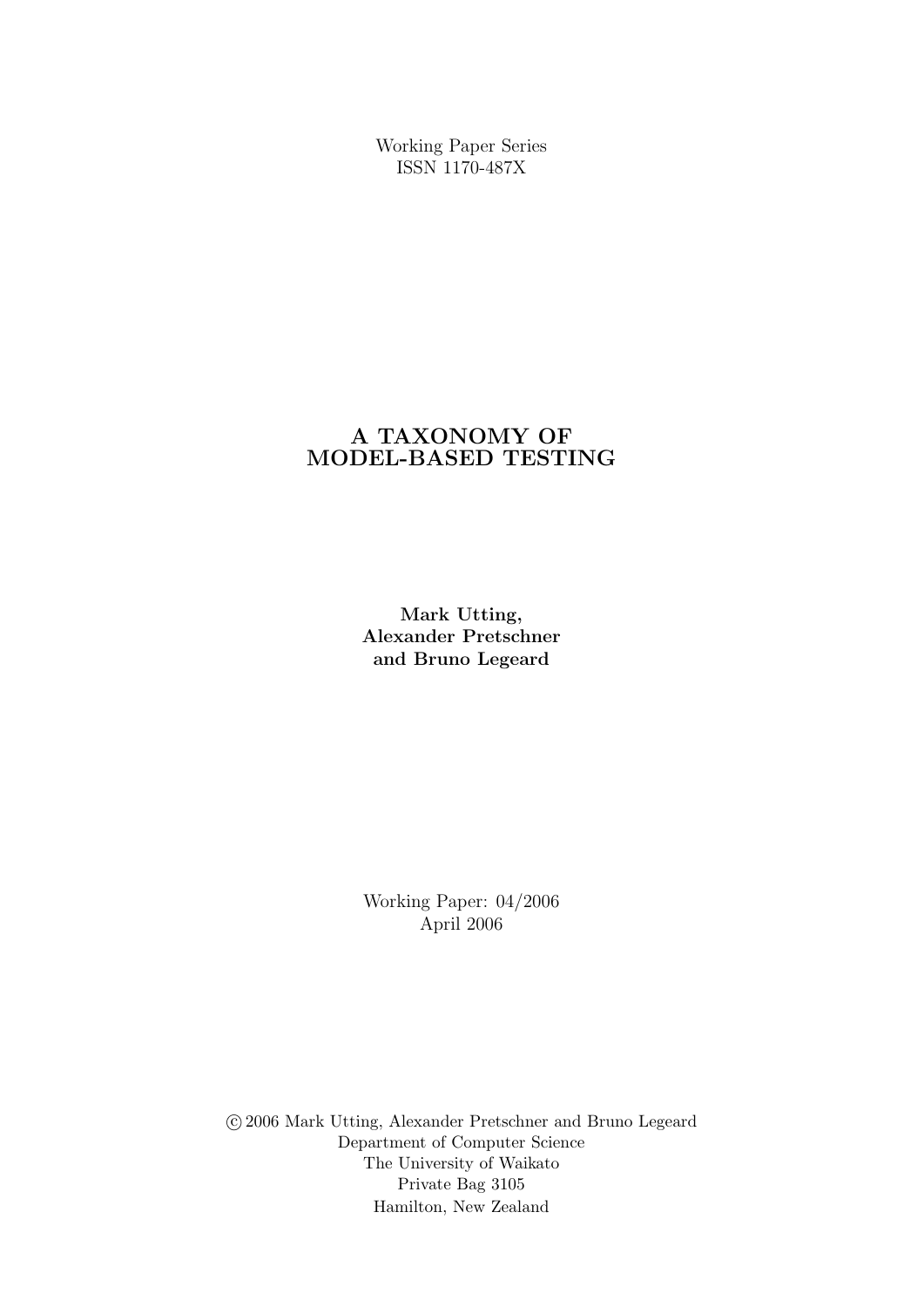Mark Utting<sup>a</sup>, Alexander Pretschner<sup>b</sup> and Bruno Legeard<sup>c</sup>

<sup>a</sup>School of Computing and Mathematical Sciences, University of Waikato Private Bag 3105, Hamilton, New Zealand

<sup>b</sup>Information Security, ETH Zürich ETH Zentrum, IFW C45.2, 8092 Zürich, Switzerland

 $\rm^cLEIRIOS$  Technologies and Laboratoire d'Informatique de l'Université de Franche-Comté Besançon, France

Model-based testing relies on models of a system under test and/or its environment to derive test cases for the system. This paper provides an overview of the field. Seven different dimensions define a taxonomy that allows the characterization of different approaches to model-based testing. It is intended to help with understanding benefits and limitations of model-based testing, understanding the approach used in a particular model-based testing tool, and understanding the issues involved in integrating model-based testing into a software development process. To illustrate the taxonomy, we classify several approaches embedded in existing model-based testing tools.

#### 1. Introduction

Testing aims at showing that the intended and actual behaviours of a system differ, or at gaining confidence that they do not. The goal of testing is failure detection: observable differences between the behaviours of implementation and what is expected on the basis of the specification.

Model-based testing is a variant of testing that relies on explicit behaviour models that encode the intended behaviour of a system and possibly the behaviour of its environment. Pairs of input and output of the model of the implementation are interpreted as test cases for this implementation: the output of the model is the expected output of the system under test (SUT).

The use of explicit models is motivated by the observation that traditionally, the process of deriving tests tends to be unstructured, barely motivated in the details, not reproducible, not documented, and bound to the ingenuity of single engineers. The idea is that the existence of an artifact that explicitly encodes the intended behaviour can help mitigate the implications of these problems.

Obviously, the model of the SUT must be validated itself (validation is concerned with building the right system, as opposed to verification that helps with building a system right). This validation is a reciprocal activity: validating the model usually means that the requirements themselves are scrutinised for consistency and completeness.

In terms of model-based testing, the necessity to validate the model implies that the model must be simpler than the SUT, or at least easier to check, modify and maintain. Otherwise, the efforts of validating the model would equal the efforts of validating the SUT. On the other hand, the model must be sufficiently precise to serve as a basis for the generation of "meaningful" test cases. A model-based testing process must take into account the involved abstractions, and it is likely that omissions in the model mean that these omitted parts cannot be tested on the grounds of the model in question. Throughout this paper, we will use the term "abstraction" to denote both, the deliberate omission of detail and the encapsulation of detail by means of high-level language constructs (see Section 3.1).

In this survey article, we define model-based testing as the automatable derivation of concrete test cases from abstract formal models, and their execution. Models must be formal enough to allow, in principle, a machine to derive tests from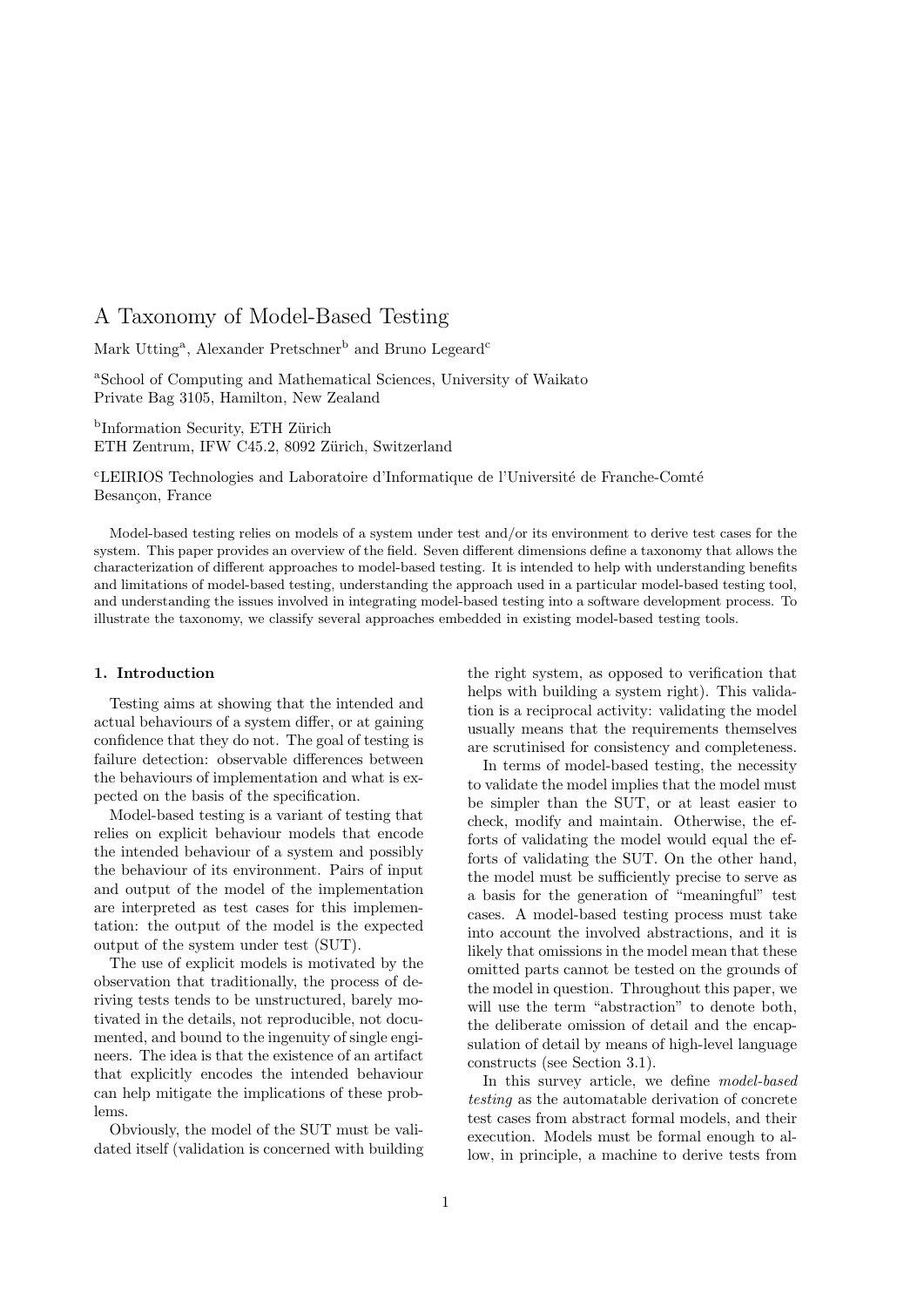these models, which is not the case for use case diagrams, for instance. However, the manual derivation of test cases from formal models is also in the realm of model-based testing. We also include in our definition of model-based testing the generation of test infrastructure from models, but we do not concentrate on that aspect in this article.

We focus on testing functional rather than nonfunctional properties—models can also be used for encoding non-functional requirements such as performance, security, or ergonomics, but this is outside of the current mainstream trend in modelbased testing. We do not discuss the pragmatics of using model-based testing tools, such as their ease of use, speed, interoperability, support for evolving requirements (e.g., generating tests for the subset of the requirements that have changed), or support for traceability (i.e., relating the generated tests back to the model, and perhaps even back to the informal systems requirements). These issues are important in practice, but are common to many kinds of software engineering tools and are independent of the dimensions in our taxonomy.

Contribution. The ideas of model-based testing, then dubbed specification-based testing, date back to the early Seventies. Recent emphasis on model-based and test-centered development methodologies as well as the level of maturity of technology from the area of formal verification have led to an increased interest in the subject in the past decade. However, there is no comprehensive overview of the different perspectives on the matter. This paper provides the overview.

It proposes a taxonomy of the various conceptual approaches to model-based testing. Seven dimensions of model-based testing are identified. The usefulness of the taxonomy is then demonstrated by showing how several existing approaches to model-based testing together with the associated tools can be classified and related.

This paper is oriented towards users of modelbased testing. That is, the taxonomy has been designed on the basis of the differentiating factors when *applying* it for testing. It provides a framework for comparing and qualitatively assessing tools and techniques.

Organisation. The remainder of the article is structured as follows. Section 2 introduces the fundamental concepts of model-based testing and introduces our terminology. Section 3 describes the taxonomy, which is used in Section 4 to classify a collection of existing model-based testing approaches and associated tools. Section 5 reflects on the assumptions underlying model-based testing and discusses empirical evidence. Section 6 discusses related work and Section 7 draws conclusions, given the expected scope, benefits and limits to model-based testing.

#### 2. Process and Terminology

We use this section to fix terminology and describe the general process of model-based testing (different scenarios are discussed in Section 3.2).

A test suite is a finite set of test cases. A test case is a finite structure of input and expected output: a pair of input and output in the case of deterministic transformative systems, a sequence of input and output in the case of deterministic reactive systems, and a tree or a graph in the case of non-deterministic reactive systems. The input part of a test case is called test input. In general, test cases will also include additional information such as descriptions of execution conditions or applicable configurations, but we ignore these issues here.

A generic process of model-based testing then proceeds as follows (Fig. 1).

Step 1. A model of the SUT is built on the grounds of requirements or existing specification documents. This model encodes the intended behaviour, and it can reside at various levels of abstraction. The most abstract variant maps each possible input to the output "no exception" or "no crash". It can also be abstract in that it neglects certain functionality, or disregards certain quality-of-service attributes such as timing or security (Section 3.1; [1]).

Step 2. Test selection criteria are defined. In general, it is difficult to define a "good test case" a-priori. Arguably, a good test case is one that is likely to detect severe and likely failures at an acceptable cost, and that is helpful with identifying the underlying fault. Unfortunately, this defini-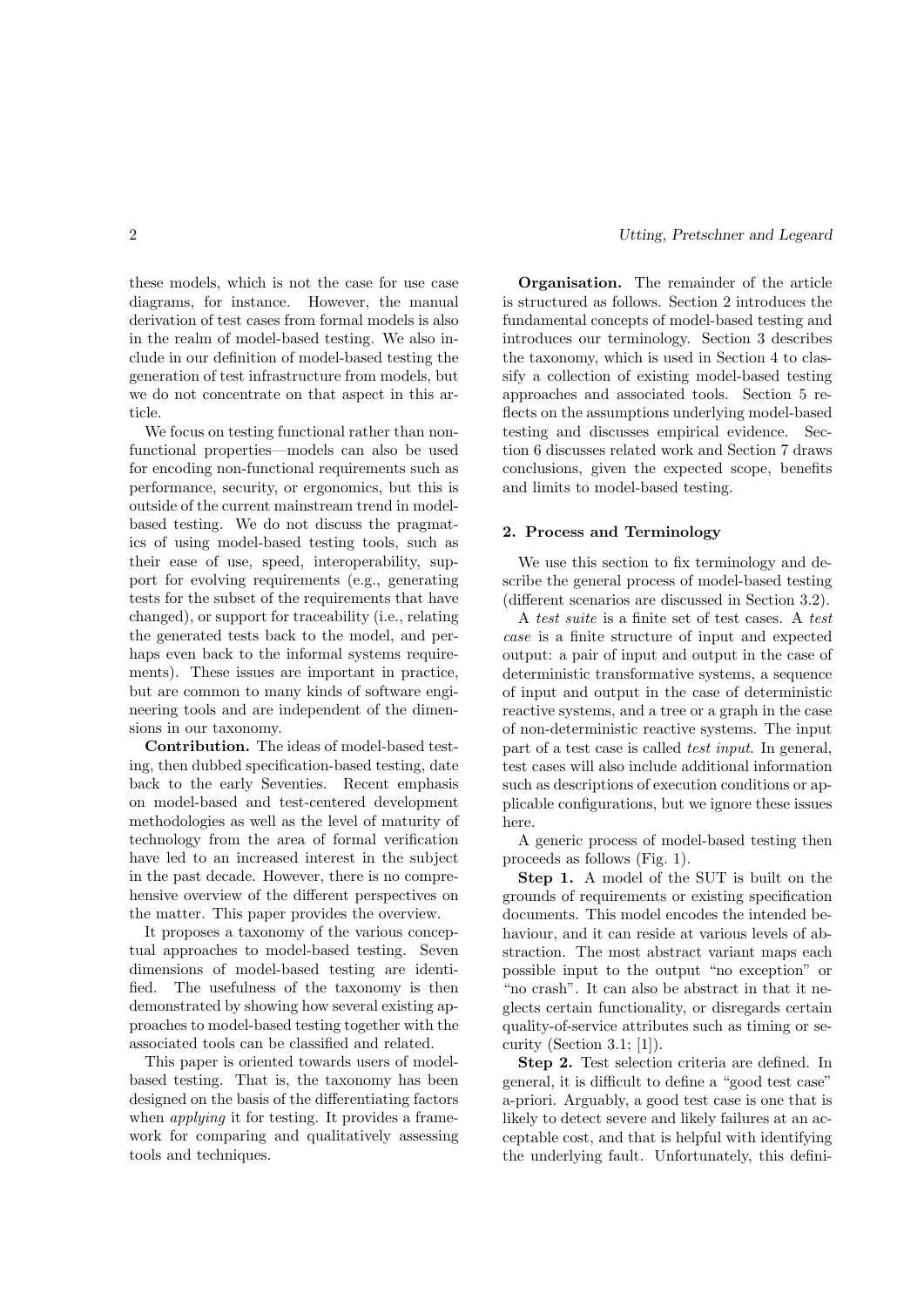

Figure 1. The Process of Model-Based Testing

tion is not constructive. Test selection criteria try to approximate this notion by choosing a subset of behaviours of the model. A test selection criterion possibly informally describes a test suite. In general, test selection criteria can relate to a given functionality of the system (requirementsbased test selection criteria), to the structure of the model (state coverage, transition coverage, def-use coverage), to stochastic characterisations such as pure randomness or user profiles, and they can also relate to a well-defined set of faults.

Step 3. Test selection criteria are then transformed into test case specifications. Test case specifications formalise the notion of test selection criteria and render them operational: given a model and a test case specification, some automatic test case generator must be capable of deriving a test suite (see step 4). For instance, "state coverage" would translate into statements of the form "reach  $\sigma$ " for all states  $\sigma$  of the (finite) state space, plus possibly further constraints on the length and number of the test cases. Each of these statements is one test case specification. The difference between a test case specification and a test suite is that the former is intensional ("fruit") while the latter is extensional ("apples, oranges, ..."): all tests are explicitly enumerated.

Step 4. Once the model and the test case spec-

ification are defined, a test suite is generated. The set of test cases that satisfy a test case specification can be empty. Usually, however, there are many test cases that satisfy it. Test case generators then tend to pick some at random.

Step 5. Once the test suite has been generated, the test cases are run (sometimes, in particular in the context of non-deterministic systems, generating and running tests are dove-tailed). Running a test case includes two stages.

Step 5-1. Recall that model and SUT reside at different levels of abstraction, and that these different levels must be bridged [2]. Executing a test case then denotes the activity of applying the concretised input part of a test case to the SUT and recording the SUT's output. Concretisation of the input part of a test case is performed by a component called the adaptor. The adaptor also takes care of abstracting the output (see immediately below).

Step 5-2. A *verdict* is the result of the comparison of the output of the SUT with the expected output as provided by the test case. To this end, the output of the SUT must have been abstracted. Consider the example of testing a chip card that can compute digital signatures [3]. Such a chip card is likely to provide functionality that computes random numbers. It seems problematic to actually implement a random number generator at the level of the model—its random numbers will not be those of the chip card. As a consequence, one might conceive the model to provide an abstract command  $getRandom(n)$  to provide n random bytes. The output is the abstract term  $rnd(n)$ . Concretization of the input means transforming the input into the bytes the chip card can understand. This input is applied to the chip card which yields n actual random bytes. This result is essentially abstracted into the length of the result, that is, a term  $rnd(n)$ . This is where a verdict can be built. Here, the verdict relates to the number of generated bytes only and does otherwise not allow an assessment of the chip card's random number generator; yet it is useful when the main purpose is to test the procedure of computing a digital siganture.

The verdict can take the outcomes pass, fail, and inconclusive. A test passes if expected and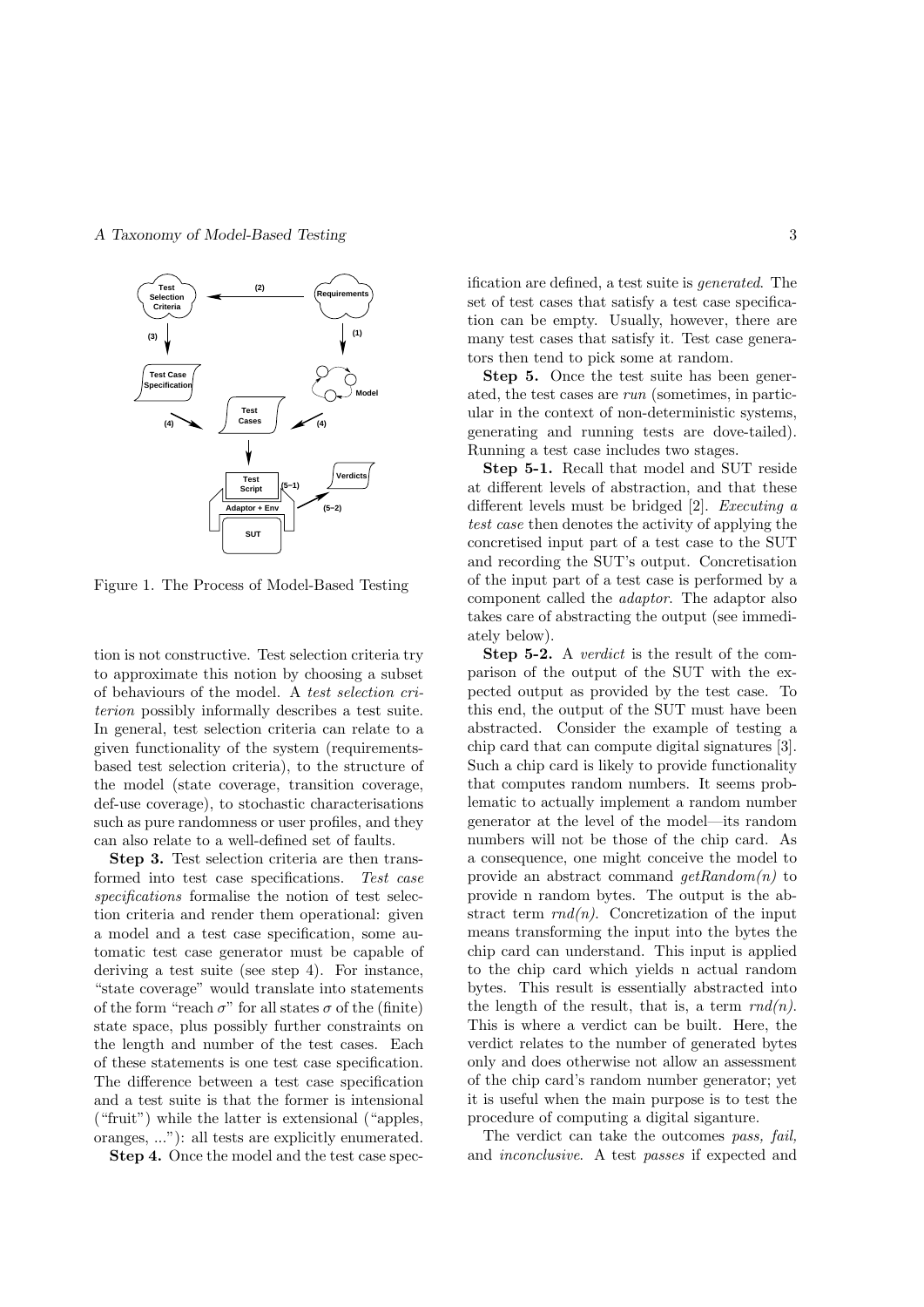actual output conform. It fails if they do not, and it is inconclusive when this decision cannot be made (yet).

A test script is some executable code that executes a test case, abstracts the output of the SUT, and then builds the verdict. The adaptor is a concept and not necessarily a separate software component—it may be integrated within the test scripts.

Summary. Model-based testing involves the following major activities: building the model, defining test selection criteria and transforming them into operational test case specifications, generating tests, conceiving and setting up the adaptor component (in practice, this takes a significant proportion of the workload) and executing the tests on the SUT. The model of the SUT is used to validate requirements and check their consistency, as well as to generate test cases.

#### 3. The Taxonomy

This section identifies seven different dimensions of model-based testing and discusses the possible instantiations for each dimension. The dimensions are concerned with orthogonal concepts yet do influence each other. For instance, if a project uses a continuous model rather than a discrete one, this is likely to limit its choice of modelling paradigm, of test selection criteria, and of test case generation technology.

Fig. 2 gives an overview of the taxonomy. The vertical arrows indicate a continuous range of possibilities, the ' $A/B$ ' alternatives at the leaves indicate mutually exclusive alternatives, while the curved lines indicate alternatives that are not necessarily mutually exclusive (for example, some tools may use more than one generation technology, and it is common and desirable to support several kinds of test selection criteria).

#### 3.1. Model Subject

The first dimension is the subject of the model, namely the intended behaviour of the SUT or the possible behaviour of the environment of the SUT. Most often, both models will be used.

The model of the SUT serves two purposes.



Figure 2. Overview of the Taxonomy

Firstly, it acts as an oracle for the SUT in that it encodes the intended behavior. Secondly, its structure can be exploited for the generation of test cases. The model of the environment is used to restrict the possible inputs to the model. As such, it restricts the set of possible behaviors of the model of the SUT, and in this sense, it acts as a test selection criterion (Section 3.5). Environment models defined by stochastic user profiles describe "typical" interactions with a system under test [4,5, Chapter 2], i.e. they describe typical patterns of stimuli to the SUT. Environment models can also be defined by stimuli that exert certain "parts" of a system. This can be done on the grounds of structural requirements on the possible input data, or by restricting oneself to one particular functionality.

Figure 3 illustrates the possibilities of combining models of the environment and the SUT. The vertical axis shows how much of the behaviour of the SUT is modelled, while the horizontal axis shows how much of the environment is modelled. The shaded area shows all the possible models that can be used for model-based testing. Let us consider some extreme models.

A model at position S is a model that includes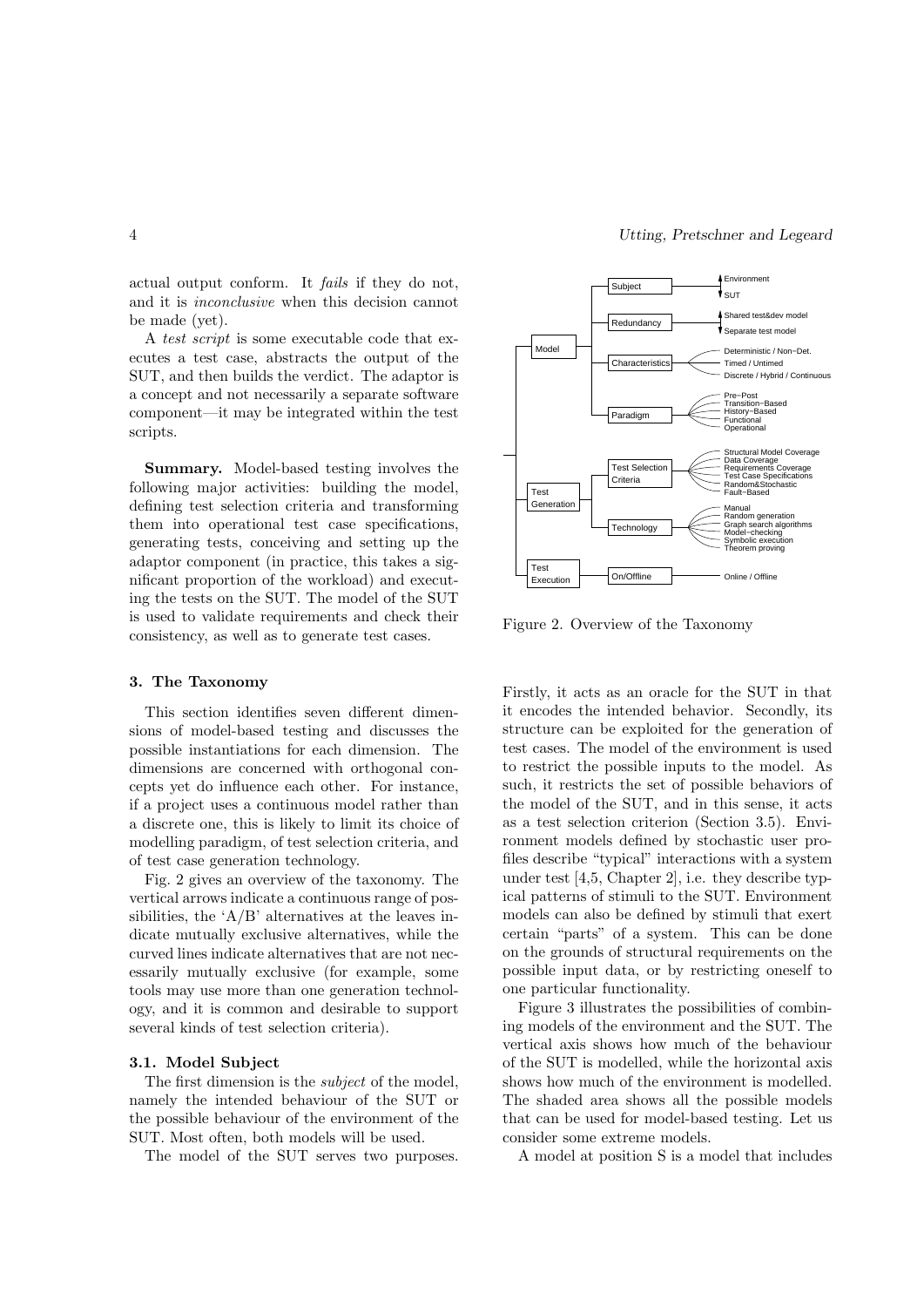

Figure 3. Model-based testing uses models of the SUT and its environment.

all the details of the SUT but says nothing about the expected environment. That means that no "sanity constraints" on the input space of the SUT are imposed.

Model E is the opposite. It has full knowledge of the environment that the SUT will be placed in, but knows nothing about the desired SUT behaviour. This means that the model specifies all the legal test inputs, but gives no information about the expected outputs of the SUT. The (implicit) expectation that no exception occurs would already form an abstract model of the SUT.

Position SE is the most extreme case. Everything about the SUT and its environment is modelled. This is in general too much detail to be practical; the model would be as complex as the SUT itself. Consequently, they do not occur in practice. Abstraction is essential, so models like M1–M3 are typical for model-based testing.

We have not said how abstraction—obviously a crucial component of model-based testing—can be performed. Prenninger and Pretschner [1] point out that abstraction can (a) be induced by the modelling language itself—e.g., by not providing any means to cater for security-related issues—or (b) by the modeller who explicitly discards certain information, e.g. timing issues. In practice, both variants are used. Issues that are subject of abstraction in the second sense include the following.

Function Abstraction. The model omits some of the SUT functionality. This is a widely applied abstraction principle. In many cases, certain parts of the functionality are deemed uncritical or so simple that there is no need for explicitly building a model.

Data Abstraction. This applies to abstractions of both the input and the output. Input abstraction means that the model omits or simplifies some inputs of an SUT operation. One example is the abstraction of a set of four-digit PINs in the into two classes, "correct PIN", and "incorrect PIN". Output abstraction means that the model omits or simplifies some outputs of an SUT operation. This simplifies the model, but may also reduce its oracle power. One example is given by the abovementioned model of a random number generator in a chip card. There are also situations where it is deemed appropriate to abstract input and the desired output into one single signal [6].

Communication Abstraction. This abstraction principle is exemplified by the ISO/OSI stack where the lower levels are sequences of stimuli that are abstracted into one single signal at an upper level. Even within one level, sequences of stimuli, or permutations of the stimuli in one sequence, can be represented by one single signal. This abstraction is often used in the context of protocol testing where, for instance, it is possible to represent some handshaking in the beginning by one single abstract signal. It is also possible for the model of the SUT to ignore certain signals altogether.

Abstraction from Quality-of-Service. This general abstraction principle is often used to abstract from concerns such as timing, security, memory consumption, etc. In case of timing, for instance, one might stick to some definition of a logical rather than to actual physical time.

#### 3.2. Model Redundancy Level

Model-based testing can be applied in many different scenarios. Roughly, these differ in the level of redundancy between modelling for testing and/or for implementation. In the following, we briefly review two possible scenarios [2]. The first scenario considers one model that is used to generate both test cases and code. The second scenario considers a testing-specific model that is built from the specification documents, while the SUT is implemented manually.

One shared model for test cases and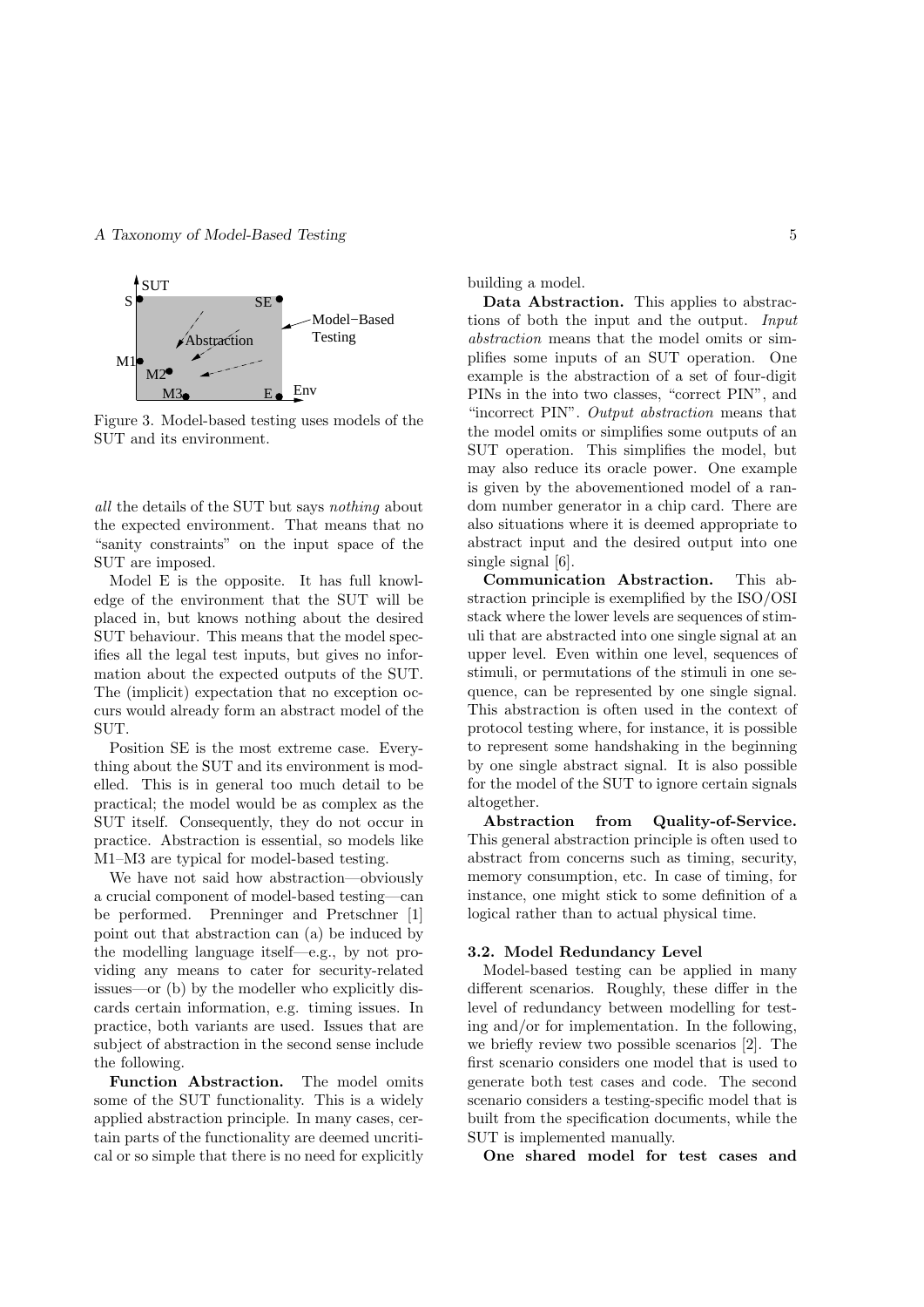code. In some cases, executable code can be generated from behavior models. For instance, Matlab Simulink block diagrams can be compiled into executable code, and there are some CASE tools that provide generation facilities for both simulation and production code from statechart-like formalisms. These facilities suggest that we use the same model to generate tests and also code.

Models for the generation of code have to be very detailed, so are not always ideal for test generation, which is best done with more abstract models. Furthermore, in this scenario, there is no redundancy. In a sense, the system is tested against itself. This means that verdicts beyond "no exception was thrown" would have to be built manually. One might argue that this missing redundancy does not pose any problem since the model is required to be valid, anyway. In practice, however, it is usually the case that problems in both the model and the implementation are detected during testing (e.g., [7]).

Even though this approach is not really suited to test the functionality of a system, it can be used to test the code generator or test generator, and (implicitly) to gain confidence in the assumptions on the environment that are made in the model.

Separate model for testing purposes. The idea behind this scenario is that the SUT is built manually, based on an existing informal specification. Furthermore, a test model is manually derived from the specification and used for test generation. Since test cases and code are not generated from the same formal document, the necessary redundancy is provided. This approach, one dedicated model for testing inside a more traditional design and coding process, currently is the most common in the literature (e.g. [7–9,3]).

Once an independent test model has been built, it is possible to use that model as detailed specification of the system. It even seems attractive to assign a dual use to these models: they serve as specification and also as a basis for model-based testing—a characteristic that is particularly appealing in development contexts where the implementation and the specification (or the model) are designed by different parties. However, test models are rather complex artifacts, so usually require additional documentation to make them useful as specifications. Moreover, abstractions for testing and specification purposes might be different, which explains why we see a dynamic range between one exclusive model for test and one model for both testing and code generation: only some parts of the model may be usable for both purposes.

## 3.3. Model Characteristics

Model characteristics relate to nondeterminism, to the incorporation of timing issues, and to the continuous or event-discrete nature of the model.

Nondeterminism occurs in both the model and the SUT. If the SUT exhibits jitter in the time or value domains, this can often be handled when the verdict is built (which might be possible only after all input was applied). If the SUT exhibits genuine nondeterminism, as a consequence of concurrency, for instance, then it is possible that test stimuli as provided by the model depend on prior reactions of the SUT. In these cases, the nondeterminism must be catered for by the model, and the test cases, respectively (they are not sequences anymore but rather trees or graphs). Finally, nondeterminism in the model can be used for testing deterministic systems. One example is given by non-deterministic timeouts to avoid a detailed timing model (e.g., [7, p. 395]).

Evidently, timing issues are particularly relevant in the large class of real-time systems. Because of the additional degree of freedom, these systems are notoriously hard to test. Applying the ideas of model-based testing to real-time systems currently is the subject of intense research activities [10].

Finally, in terms of dynamics, models can be discrete, continuous or a mixture of the two (hybrid). Most work in model-based testing has focused on event-discrete systems, but continuous or hybrid models are often common in many embedded systems. Like model-based real-time testing, testing continuous systems is the subject of current research [10].

The distinction between different characteristics is important, because it impacts the choice of the modeling paradigm, technology for case test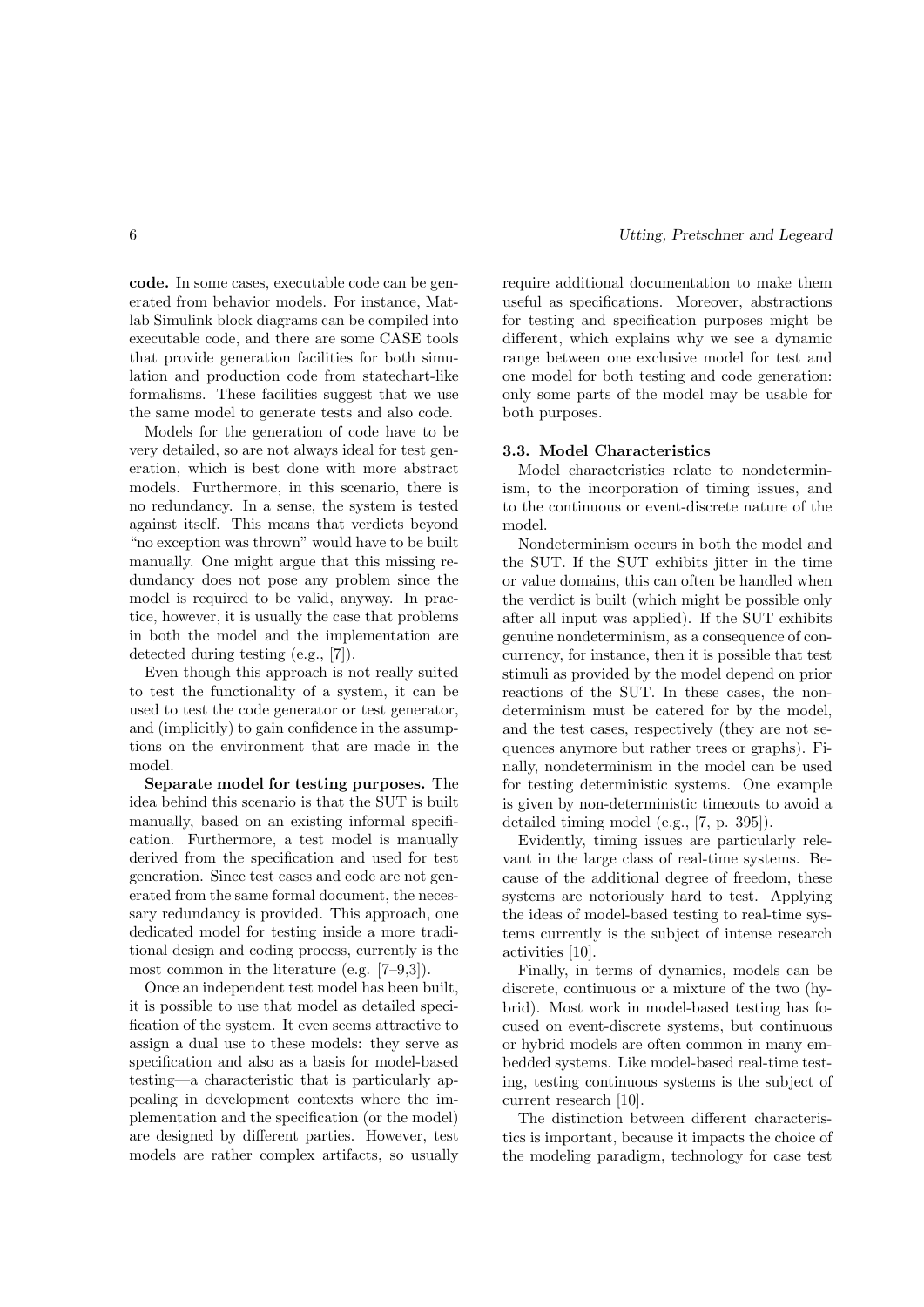generation, and the interleaving of generating and executing tests.

#### 3.4. Model Paradigm

The fourth dimension is what paradigm and notation are used to describe the model. There are many different modelling notations that have been used for modelling the behaviour of systems for test generation purposes. We group them into the following paradigms, adapted from van Lamsweerde [11].

State-Based (or Pre/Post) Notations. These model a system as a collection of variables, which represent a snapshot of the internal state of the system, plus some operations that modify those variables. Rather than defining the operations using code as with programming languages, each operation is usually defined by a precondition and a postcondition. Examples for these notations include Z, B, VDM, and JML.

Transition-based Notations. These focus on describing the transitions between different states of the system. Typically, they are graphical node-and-arc notations, like finite state machines (FSMs), where the nodes of the FSM represent the major states of the system and the arcs represent the actions or operations of the system. Textual or tabular notations are also used to specify the transitions. In practice, transition-based notations are often made more expressive by adding data variables, hierarchies of machines and parallelism between machines. Examples of transitionbased notations include FSMs themselves, statecharts (e.g. UML State Machines, Statemate statecharts and Simulink Stateflow charts), labelled transition systems and I/O automata.

History-based Notations. These notations model a system by describing the allowable traces of its behaviour over time. Various notions of time can be used (discrete or continuous, linear or branching, points or intervals etc.), leading to many different kinds of temporal logics.

We also include message-sequence charts and related formalisms in this group. These are graphical and textual notations for specifying sequences of interactions between components.

Functional Notations. These describe a system as a collection of mathematical functions. The functions may be first-order only, as in the case of algebraic specifications, or higher-order, as in notations like HOL. Algebraic specifications tend to be more abstract and more difficult to write than other notations, so they are not widely used for model-based testing.

Operational Notations. These describe a system as a collection of executable processes, executing in parallel. They are particularly suited to describing distributed systems and communications protocols. Examples include process algebras such as CSP or CCS on the one hand, and Petri net notations on the other hand.

Stochastic Notations. These describe a system by a probabilistic model of the events and input values and tend to be used to model environments rather than SUTs. For example, Markov chains are used to model expected usage profiles, so that the generated tests exercise that usage profile.

Data-Flow Notations. These notations concentrate on the data rather than the control flow. Prominent examples are Lustre and the block diagrams as used, for instance, in Matlab Simulink to then end of modeling continuous systems.

#### 3.5. Test Selection Criteria

The fifth dimension defines the facilities that are used to control the generation of tests. Accordingly, tools can be classified according to which kinds of test selection criteria they support. In the following, we briefly discuss the most commonly-used criteria. Defining the "best" criterion is not possible in general; rather, it is the task of the test engineer to configure the test generation facilities and choose adequate test selection criteria and test case specifications.

Structural Model Coverage Criteria. These criteria exploit the structure of the model, such as the nodes and arcs of a transition-based model, or conditional statements in a model in pre/post notation.

The modelling notation often suggests specific kinds of structural coverage criteria. For example, with pre-post notations, cause-effect coverage or disjunctive normal form coverage of the postcondition are common coverage criteria, while for algebraic model notations, coverage of the axioms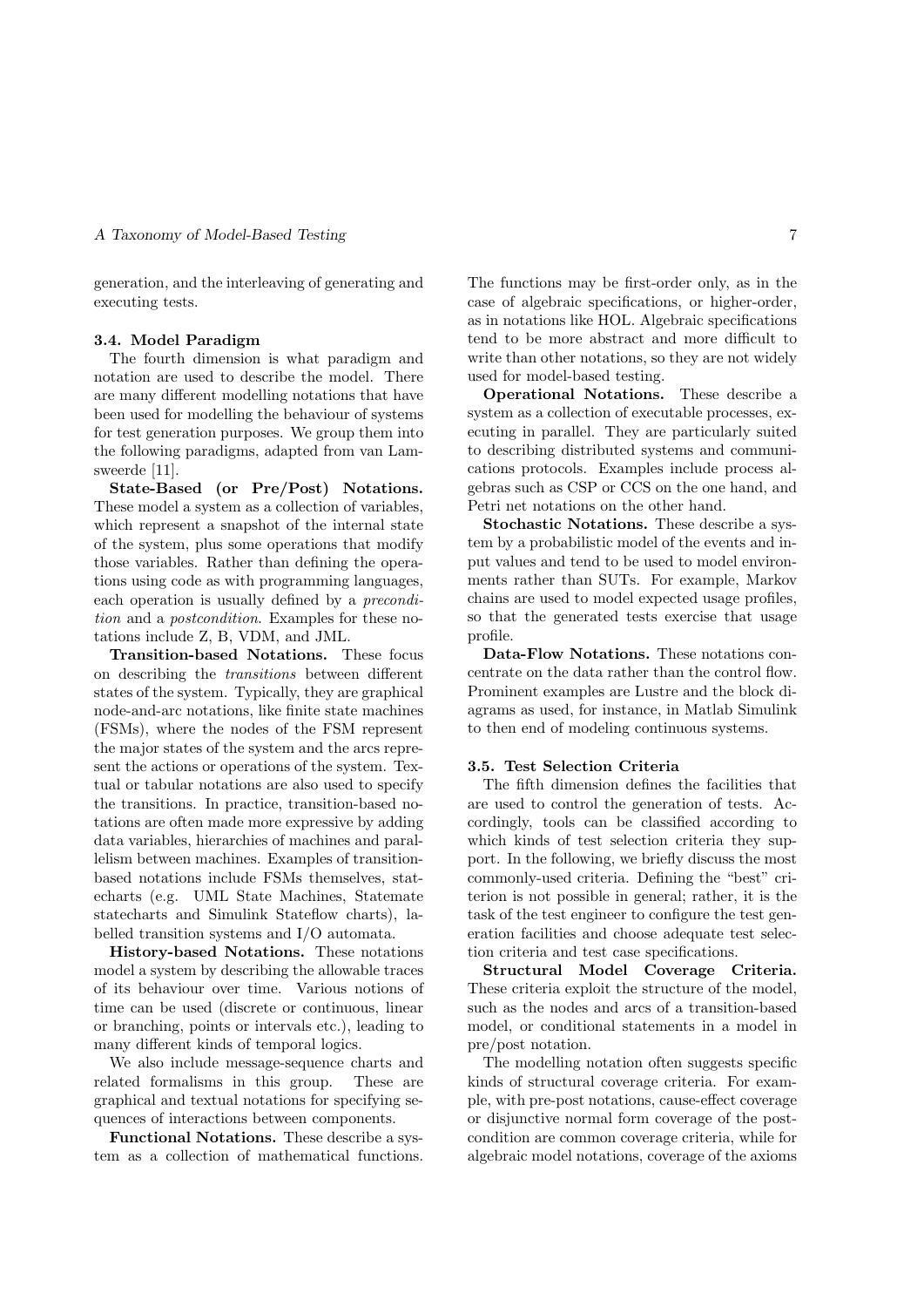is an obvious coverage criteria.

For transition-based models, which use explicit graphs containing nodes and arcs, there are many graph coverage criteria that can be used to control test generation. Some of the coverage criteria commonly used are all nodes (that is, all states), all transitions, all transition-pairs, and all cycles. The FSM isomorphism-checking methods developed for testing protocols (W-method, Wpmethod, D-method etc.) [12,13] are also based on structural coverage of FSM models.

Another set of structural coverage criteria are useful for exercising complex boolean decisions within models. This same need arises in white box testing (code-based testing), so many of the well-known code-based structural coverage criteria [14,15, Section 2.1.1] that require certain combinations of atomic conditions and decisions to take certain values, have been adapted to work on models. Similarly, many data-flow coverage criteria [16] for code have been adapted to models. These criteria can be applied to any modelling notation that contains variables.

Data Coverage Criteria. These criteria deal with how to choose a few test values from a large data space. The basic idea is to split the data space into equivalence classes and choose one representative from each equivalence class, with the hope that the elements of this class are "equivalent" in terms of their ability to detect failures. For ordered data types, this partitioning is usually complemented by picking extra tests from the boundaries of the intervals. Boundary analysis [17] and domain analysis [18, Chapter 7] are widely accepted as fault detection heuristics and can be used as coverage criteria for test generation (for comparison with random testing, see the respective seminal papers [19–22] and the recent summary by Gaston and Seifert [23]).

Requirements-Based Coverage Criteria. When elements of the model can be explicitly associated with informal requirements of the SUT, coverage can also apply to requirements. For example, requirement numbers can be attached to transitions of a UML state machine or to predicates within the postconditions of a pre-post model.

Ad-hoc Test Case Specifications. Explicit

test case specifications can obviously be used to control test generation. In addition to the model, the test engineer writes a test case specification in some formal notation, and these are used to determine which tests will be generated. For example, they may be used to restrict the paths through the model that will be tested, to focus the testing on heavily used cases, or to ensure that particular paths will be tested. The notation used to express these test objectives may be the same as the notation used for the model, or it may be a different notation. Notations commonly used for test objectives include FSMs, regular expressions, temporal logic formulae, constraints and Markov chains (for expressing intended usage patterns).

Random and Stochastic Criteria. These are mostly applicable to environment models, because it is the environment that determines the usage patterns of the SUT. The probabilities of actions are modelled directly or indirectly [4,5]. The generated tests then follow an expected usage profile.

Fault-based Criteria. These are mostly applicable to SUT models, because the goal of testing is to find faults in the SUT. One of the most common fault-based criteria is mutation coverage. This involves mutating the model, then generating tests that would distinguish between the mutated model and the original model. The assumption is that there is a correlation between faults in the model and in the SUT, and between mutations and real-world faults [24,25].

#### 3.6. Test Generation Technology

The sixth dimension is the technology that is used during test generation [26]. In many cases, models of the SUT lend themselves to the manual derivation of test cases, which is often the case in model-based development environments where graphical models are built with sophisticated CASE tools.

On the other hand, one of the most appealing characteristics of model-based testing is its potential for automation. Recall that the automated generation of test cases necessitates the existence of test case specifications. Given a model of the SUT and the test case specification possibly given as an environment model with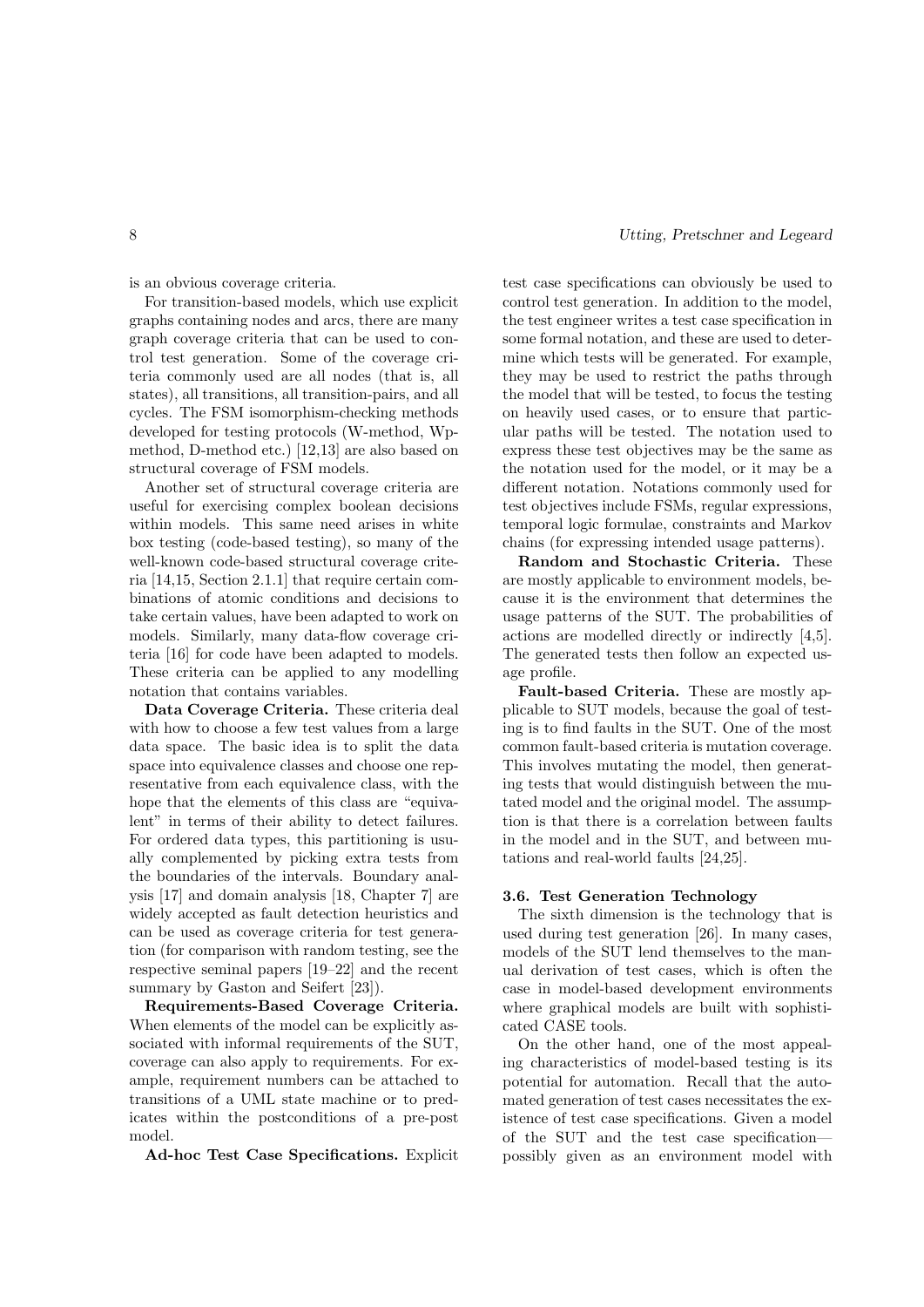further constraints—test cases can be derived stochastically, or by using dedicated graph search algorithms, model checking, symbolic execution, or deductive theorem proving.

Random generation of tests is done by sampling the input space of a system. In the case of reactive systems, finite traces can be selected randomly by sampling the input space and applying it to the model of the SUT in order to infer the expected output part. A random walk on the model may result in test suites with different characteristics. Random walks can also be performed on usage models given in the form of usage models, and obviously, this results in certain transition probabilities for the SUT [27].

Dedicated graph search algorithms include node or arc coverage algorithms such as the Chinese Postman algorithm [28], which covers each arc at least once. See a recent compilation [29] for an overview.

(Bounded) model checking is a technology for verifying or falsifying properties of a system. For certain classes of properties, model checkers can yield counter examples when a property is not satisfied. The general idea of test case generation with model checkers is to first formulate test case specifications as reachability properties, for instance, "eventually, a certain state is reached, or a certain transition fires" (e.g., [30,31]). A model checker then yields traces that reach the given state or that eventually make the transition fire. Other variants use mutations of models or properties to generate test suites.

The idea of symbolic execution is to run an (executable) model not with single input values but with *sets of input values* instead (e.g., [32–34]). These are represented as constraints. In this way, symbolic traces are generated: one symbolic trace represents many fully instantiated traces. The instantiation with concrete values obviously must be performed in order to get test cases for a SUT. Symbolic execution is guided by test case specifications. Often enough, these boil down to reachability statements as in the case of model checking. In other cases, test case specifications are given as explicit constraints, and symbolic execution is done randomly by respecting these constraints.

Finally, deductive theorem proving can also be

used for the generation of tests (e.g., [35,36]). One variant is similar to the use of model checkers where a theorem prover replaces the model checker. Most often, however, theorem provers are used to check the satisfiability of formulas that directly occur as guards of transitions in state-based models.

#### 3.7. On-line or Off-line Test Generation

The last dimension is concerned with the relative timing of test case generation and test execution.

With on-line testing, the test generation algorithms can react to the actual outputs of the SUT. This is sometimes necessary if the SUT is non-deterministic, because the test generator can see which path the SUT has taken, and follow the same path in the model (Section 3.3). Offline testing means that test cases are generated strictly before they are run. Off-line test generation from a non-deterministic model is more difficult, and involves creating test cases that are trees or graphs rather than sequences.

The advantages of off-line testing, when applicable, are mostly pragmatic. The generated tests can be managed and executed using existing test management tools, which means that less changes to the test process are required. One can generate a set of tests once, then execute it many times on the system under test (for example, regression testing). Also, the test generation and test execution can be performed on different machines or in different environments, as well as at different times. It is also possible to perform a separate test minimisation pass over the generated test suite, to reduce the size of the test set. Finally, if the test generation process is slower than test execution, then there are obvious advantages to doing the test generation phase just once.

#### 4. Classification of Approaches and Tools

In this section, we classify some typical modelbased testing approaches and associated tools within the dimensions defined in Section 3. The purpose is to show the characteristics of those approaches and the choices made for each dimension in order to target various application domains.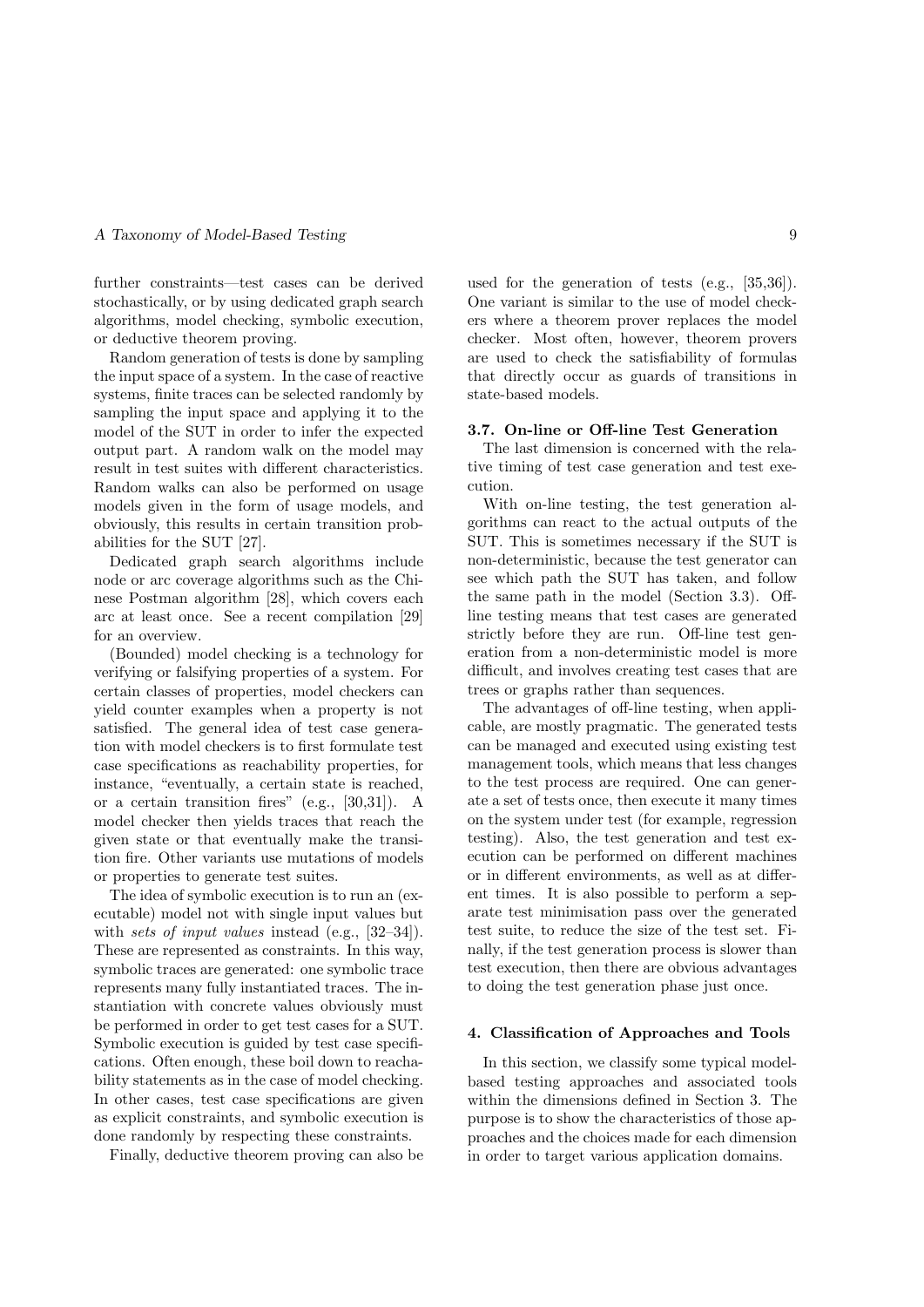This classification is useful as a snapshot of the state of the art in model-based testing approaches and tools. It also shows that the taxonomy is useful for discriminating between different approaches to model-based testing.

We consider three approaches to model-based test case generation and two approaches to model-based test input generation in the following subsections. We discuss a representative tool for each approach, and mention a few similar commercial and academic tools.

#### 4.1. TorX

This is an example for automated test generation from a behaviour model of the SUT. The TorX system is an academic model-based testing tool developed in the late nineties [37]. The purpose was to implement the testing theory of conformance relations between models and implementations [38]. This tool is representative of the family of test generation tools based on an Input-Output Labelled Transition System (LTS) model of the system under test. This kind of system manages non-determinism via on-line test generation and execution, and uses ad-hoc test case specifications (called "test purposes" in TorX) as test selection criteria. TorX also provides a batch mode (off line) and some model coverage criteria as test selection criteria. Similar tools include TGV [39], STG [40], and AutoLink [41]. A typical target application domain of those tools is telecommunication and protocol systems.

Subject of the model: The model is a behaviour model of the SUT. Some environmental aspects can be taken into account at the level of the model, but also at the level of test selection criteria within the test purposes.

Model redundancy level: The TorX case studies [42,43] show that a dedicated model for test generation was used.

Model Characteristics: TorX manages nondeterministic, untimed, discrete models.

Modelling Paradigm: The underlying paradigm used by TorX is that of LTS; compilers from the LO-TOS and SPIN modelling languages have been developed.

Test Selection Criteria: The TorX test generation algorithm is based on a walk through the state space of the specification. This walk can be done randomly or controlled by the test purpose, which is anything that represents a set of traces over the model. A test purpose acts as a test case specification and makes it possible to drive the random walk (i.e; the random decisions are constrained by the traces from the test purpose).

Technology: Automated test case generation using on-the-fly state space exploration techniques. On line/Off line: Both.

#### 4.2. LTG

LEIRIOS Test Generator (LTG) [44], from LEIRIOS Technologies, is a commercially available model-based testing tool. Test cases are generated from a behaviour model of the SUT using model coverage as test selection criteria. LTG accepts two input notations: UML models (class and object diagrams as well as Statecharts, with OCL annotations) and B abstract machines (B is a Pre/Post notation). Some other commercially available tools based on model coverage criteria are: T-Vec Rave and Test for Simulink, the ATG module of I-Logix, Conformiq Test Generator from Conformiq, Reactis from Reactive Systems. Typical application domains of those tools are reactive systems, embedded software, smart card or e-Transaction applications.

Subject of the model: The input model of LTG is usually an SUT behaviour model–this also provides the oracle for each generated test case.

Model redundancy level: Dedicated testing model.

Model Characteristics: Models must be deterministic, untimed and discrete and finite.

Modelling Paradigm: LTG supports both State/Transition oriented modelling style (i.e. UML State Machines) and Pre/Post style (i.e. B abstract machines).

Test Selection Criteria: A range of structural model coverage criteria are supported. For statechart models (i.e. UML State Machines), the criteria include state coverage, all transitions, all extended transitions and all transition pairs. For Pre/Post notations, several kinds of effect coverage are supported (all effects, all pair of effects). In both cases, complex conditions within guards or predicates can be tested more thoroughly using structural coverage criteria like MC/DC. Data values can be chosen on the basis of data coverage criteria: One/many values, random values, boundary values and all values.

Technology: Automated test case generation uses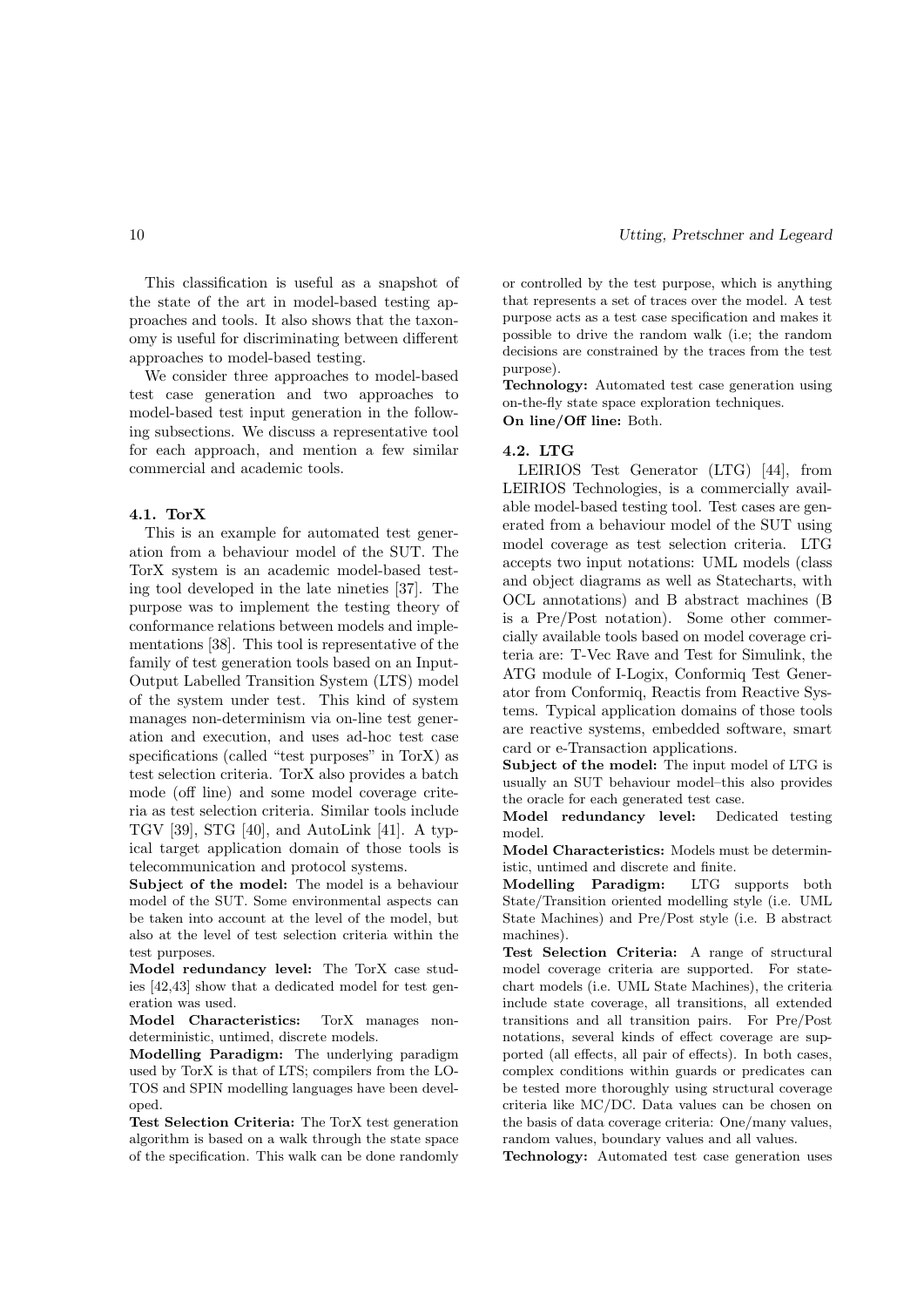constraint based symbolic execution of the model and search algorithms. The generated abstract test cases are then translated into executable test scripts using an adaptor component specific to the target test execution environment.

On line/Off line: LTG uses a batch mode: the executable test scripts are generated, then can be stored in a configuration management system.

#### 4.3. MatLab Simulink V&V

The Simulink Verification and Validation module (www.mathworks.com) is aimed at testing continuous and hybrid Simulink models. The main functionalities are traceability from requirements to Simulink / Stateflow models, and model coverage analysis.

Subject of the model: Simulink / Stateflow models specify the intended behaviour of the SUT. These are usually composed with environment models.

Model redundancy level: Simulink / Stateflow models are generally used for both test case and code generation.

Model Characteristics: Simulink supports deterministic and non-deterministic models, timed models with continuous functions and data types. Hybrid systems are supported as well.

Modelling Paradigm: Simulink / Stateflow combine a data flow paradigm (the Simulink function blocks) with a transition-based notation (Stateflow charts).

Test Selection Criteria and Technology: Tests are derived manually and can then be subjected to automated coverage analysis on the level of the model. For Stateflow charts, the classic state coverage and transition coverage are provided. Simulink blocks rely on dedicated criteria such as lookup table coverage, which records the frequency of table lookups in a block. For both kinds of models, other structural coverage criteria are provided for data coverage (boundary values, signal range analysis) and for complex boolean decisions (decision coverage, condition coverage, modified condition/decision coverage).

On line/Off line: Test cases are run on the model itself. To run tests on the SUT, one must first record the tests, then adapt them to the SUT interface. This is an off-line approach.

## 4.4. JUMBL

The J Usage Model Builder Library (JUMBL) [27] is an academic model-based statistical testing tool [4] developed at the University of Tennessee. JUMBL supports the development of statistical usage based models (using Markov chains), analysis of models and the generation of test cases. Test input is generated via a traversal of the usage model on the basis of transition arc probabilities. Therefore, the test cases with greatest probability are generated first. The usage model does not provide the expected response of the system. Similar tools are the Matelo system from ALL4TEC and the CleanTest tool from CleanSoft.

Subject of the model: The usage model is a model of the expected environment.

Model redundancy level: The model is a dedicated testing model.

Model Characteristics: Models are untimed and discrete. The choice between determinism and nondeterminism is not relevant, since only test inputs are generated and SUT behaviour is not modelled.

Modelling Paradigm: JUMBL models are written in the TML language, which is a stochastic notation for describing Markov chain usage models. A Markov chain usage model has a unique start state, a unique final state, a set of intermediate usage states, and transition arcs between states. The transition arcs are labelled by the corresponding event and the probability of occurrence. Transition probabilities are based on expected use of the SUT.

Test Selection Criteria: Statistical testing provide random and statistical criteria (based on the transition arc probability of the usage model).

Technology: Automated generation of the test inputs using statistical search algorithms and the Markov model.

On line/Off line: The generated test cases need to be translated into a script language of a test execution environment (or executed manually). The JUMBL uses an off-line approach and provides an API to link with test execution environments.

#### 4.5. AETG

In combinatorial testing the issue is to reduce the—in practice very high—number of possible combinations of input variables to a few "representative" ones. AETG (Automatic Efficient Test Generator [45]) is a model-based test input generator for combinatorial testing. To reduce the number of test data, it uses a pair-wise algorithm to ensure that all combinations of the data values for each pair of variables are tested. It also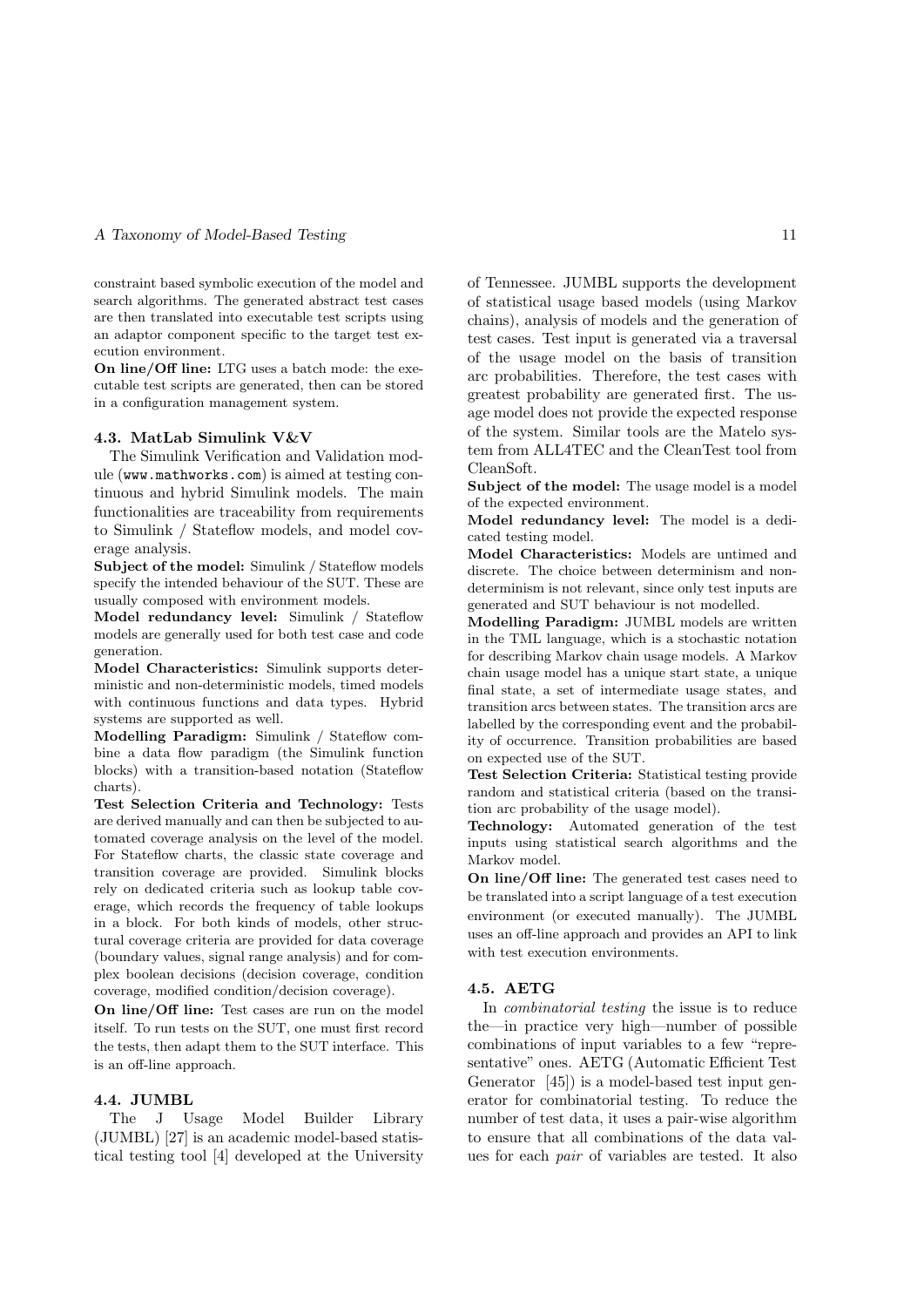supports all-triples or all-quadruples testing, but the size of the generated test suite grows quickly. The oracle for each test input has to be provided manually. There are a large number of tools dedicated to pair-wise testing (www.pairwise.org). A typical application domain for this approach is testing different configurations, for example device combinations or possible options to configure some product.

Subject of the model: Pair-wise testing (and other n-way testing) uses a simple static model of the input data of the SUT, defining the domains of variables and any unauthorised combinations of values. This is an environment model.

Model redundancy level: The model is dedicated to test input generation only.

Model Characteristics: Models are untimed and discrete. The choice between determinism and nondeterminism is not relevant, since AETG models only test inputs, not SUT behaviour.

Modelling Paradigm: There is usually no modelling of the behaviour, just the static data domains. Test Selection Criteria: This class of tools use data coverage criteria such as all-pairs coverage.

Test Case Derivation: Automated generation of the test inputs using n-way search algorithms.

On line/Off line: Off line

#### 5. Assumptions and Evidence

Our description of model-based testing in Section 1 included several assumptions [46] on its successful deployment. We will now make these assumptions explicit and provide links to some evidence. Because model-based testing can and has been applied in a variety of contexts, it is difficult to come up with large-scale studies that would generalise the positive evidence that we report on in this section.

In sum, all assumptions are concerned with both fault-detecting effectiveness and costeffectiveness of model-based testing when compared to competing approaches to quality assurance, such as traditional forms of testing or reviews and inspections. Recall that testing is about detecting failures whereas reviews target at faults. The assumptions relate to the following.

Models aid requirements. This assumption states that building the model alone helps with straightening out the requirements.

Existence of an adequate model. This assumption is concerned with the trade-off between abstraction and precision. It postulates the existence of an adequate model that can be used effectively for model-based testing. On the one hand, models must be abstract so that they are easy to validate or even amenable to formal verification. On the other hand, they must be sufficiently precise so that all the "important" parts can be tested. Usually, additional details are introduced at the level of the adaptor components that take care of bridging the different levels of abstraction. That is, complexity is distributed between the model and the adaptor.

Effectiveness. This assumption states that model-based testing does reveal errors in the SUT.

Effort and Quality. Probably the most fundamental assumption is that the cost of building, maintaining, and validating a model, test case specifications, and the adaptor (with test case generation being a push-button technology), is less than the cost of building, maintaining, and validating a manually designed test suite. It also comes in a form stating that any additional cost is justified by the quality of model-based tests.

Reuse. This assumption relates to testing product lines, or multiple releases of a product with evolving requirements. The assumption is that it will be easier to reuse and adapt the highlevel artifacts of model-based testing (models, test selection criteria and adaptor components), than it would be to reuse low-level test scripts or manually designed tests. If this is true, then the cost-effectiveness of model-based testing will be higher for such applications.

We now report on evidence in terms of detecting flaws in requirements as well as on evidence in terms of detecting flaws in SUTs. We also cite a few studies that take into account costeffectiveness.

Flawed Specifications and Requirements Documents. In general, the assumption that building the model alone helps with straightening out the requirements, goes unchallenged. We focus on effectiveness in the context of model-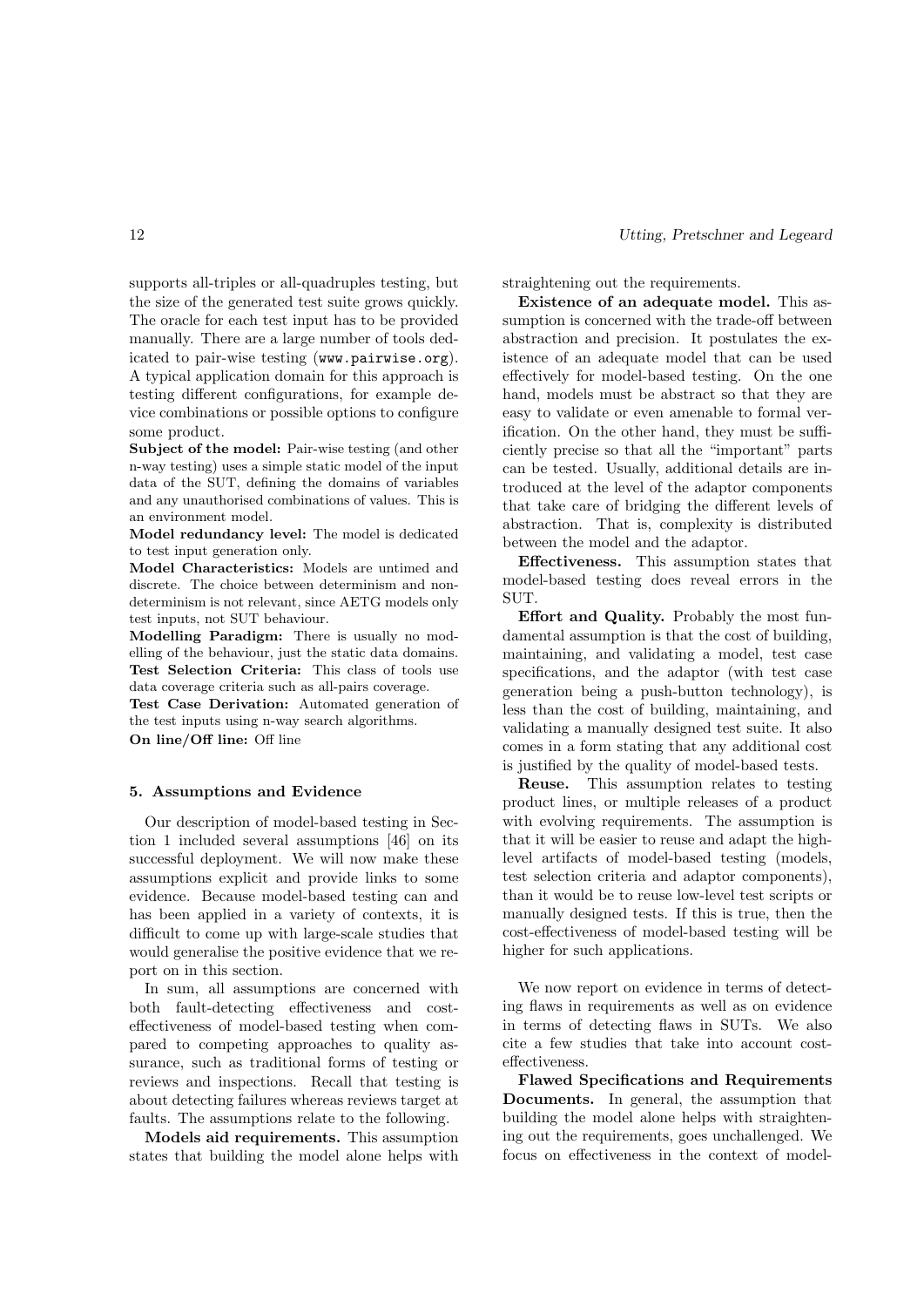based testing here and disregard cost. Blackburn et al. [47] describe several stages of the model of a flight guidance control system and show how different analysis techniques (reviews, model checking, derivation of model traces for manual inspection) help with detecting an increasing number of defects in the model. Pretschner et al. [7] note that building the model reveals a significant number of problems in the specification. However, they also note that remaining omissions in the specification documents are detected only when model-based testing of the SUT was performed.

Flawed SUTs. The evidence that we report on here relates to the assumptions on effectiveness and cost-effectiveness of model-based testing.

Horstmann et al. [48] have compiled some case studies that report on the effective deployment of model-based testing technology. All these studies state that model-based testing helps with detecting failures, even if the SUT has been in the field for some time. Comparisons with competing approaches to quality assurance are not provided.

Bernard et al. [8] describe a case study in the domain of smart card testing. Models are specified with the B abstract machine notation and tests are generated using structural coverage of the model. They define a notion of subsumption between test cases that is based on requirements rather than detected failures and show that automatically generated model-based tests in general cover existing manual test suites. They show that the time to build the model and generate the tests is significantly lower than the time that was used to hand-craft the tests: 18 as opposed to 30 days.

Farchi et al. [9] report on model-based tests for a POSIX API and parts of some Java garbage collector's implementation. Models are specified in a variant of the specification language of the model checker  $\text{Mur}\phi$  and boil down to Mealy machines. Tests are derived on the grounds of requirements, i.e., test case specifications are explicitly provided. They can show that modelbased tests detect errors that have gone undetected before, even in the case of the POSIX API for which a test suite for testing standard conformance exists. In this case, model-based testing is reported to take 10 person months as opposed to the 12 person months used for manually generating the standard test suite.

Pretschner et al. [7] evaluated model-based tests on the grounds of communicating extended finite state machines with a functional language to specify the transitions' guards and assignment. Their study is concerned with testing a network controller for automotive systems. The authors contrast different test suites: randomly generated, manually built without model, manually built on the grounds of the model, and automatically derived from the model by taking into account test case specifications that reflect the systems "major" operational modes. They document that (a) modelling itself reveals a number of problems in existing specification documents, (b) that in terms of failure detection, automated model-based tests are approximately as good as manually derived model-based tests, (c) that problems in the system under test are detected regardless of whether or not models are used, and (d) that if both problems with the specification and the SUT are taken into account, model-based tests outperform all other kinds of tests, in particular hand-crafted tests that were built without a model. In this study, cost is not taken into account,

Dalal et al. [49] report on evidence obtained with model-based testing deployed in four larger projects. Their approach to model-based testing relies on environment (usage) models only: verdict building must be done manually. They can show that model-based testing detects significantly more errors than other testing approaches.

Clarke [50] and Blackburn et al. [47] report on significant gains in terms of both efficiency and effectiveness when model-based testing is deployed. Probably for reasons of confidentiality, they do not provide much detail which makes it difficult to fully appreciate the underlying studies.

In sum, ranging over a wide variety of systems, model-based testing has repeatedly been reported to be effective. All case studies report this [51–57, 49,3,6–9,47,24] (list not intended to be complete).

Consequences. We do see good arguments for deploying model-based testing: models help with clarifying requirements specifications, can be used as specifications, and, in addition, can be used to generate tests. This seems partic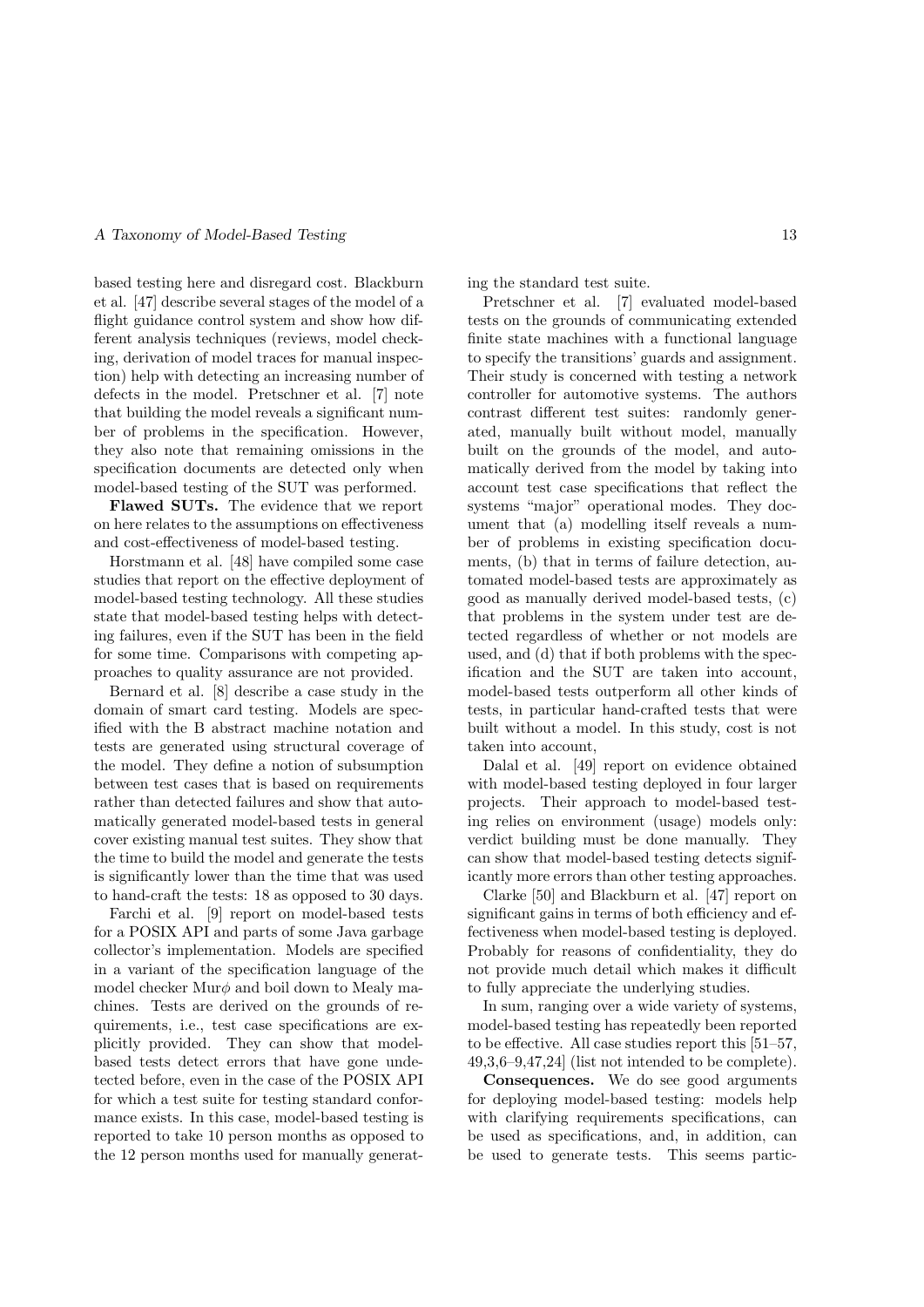ularly appealing where specification and implementation are done by different parties. However, the cost of building and maintaining the models is clearly not negligible. Whether or not it is costeffective, and whether or not it outperforms competing technologies, remains to be studied. We believe that because test case generation technology has now matured to a rather impressive extent, researchers in the field can and should tackle this important question. While we acknowledge the difficulties, and while we are clearly aware that not all successful technology has had prior empirical evidence on its side (e.g., OO technology), we are convinced that more empirical studies are definitely needed.

#### 6. Related Work

The last three decades have seen substantial research in the area of model-based testing. Broy et al. have provided a comprehensive overview of research in the field [29]. An early focus of this research was conformance testing between finite state machines; see Gargantini's review [58]. Binder's book concentrates on the idiosyncrasies of testing OO software [59].

Tools for test case generation have been surveyed by several authors [60,61]. While rather comprehensive, there is no underlying taxonomy. We chose to not present a full list of tools but rather some typical approaches because there are many commercial and academic tools in the field, and the situation is quickly evolving with new developments and projects. Case studies in modelbased testing and empirical investigations have been referenced in Section 5.

Research topics deal with the underlying algorithms, theory and technology of model-based testing. The focus of this paper is more on the user perspective of model-based testing. We feel that the field of model-based testing has moved from a research topic to an emerging practice in industry, with some commercial tool support. We are not aware of any taxonomies in this field.

## 7. Conclusions

The idea of model-based testing is to use explicit abstractions of a SUT and its environment to possibly automatically derive tests for the SUT: the behaviour of the model of the SUT is interpreted as the intended behaviour of the SUT. This approach is particularly appealing because it assigns a threefold use to models: they are used to come to grips with precise requirements descriptions, they can be used as parts of specification documents, and they can be used to the end of test case generation.

Abstraction is crucial to the approach, and different flavors of model-based testing take into account different abstractions: some rely on environment models only—which makes the generation of test data rather cheap but necessitates a human oracle when test results more detailed than "exception" vs. "no exception" are sought after; some rely on models of the SUT—which solves the oracle problem but is more costly; and many approaches combine the two extremes by using environment models as a basis for test case specifications.

The emerging nature and increasing popularity of the field of model-based testing have led to a plethora of publications that, due to a lack of a unifying conceptual framework, are not always easy to put in contrast. The taxonomy of this paper provides this framework. We have demonstrated its utility along the lines of a deliberately partial comparison of different approaches and associated tools. In particular, the taxonomy presented in this paper is intentionally oriented toward a model-based testing practitioner point of view.

The technology of automated model-based test case generation in particular has matured to the point where the large-scale deployment of this technology seems possible. We have highlighted the fundamental assumptions that underly its effective use and have provided an overview of existing evidence. In terms of positive failuredetecting effectiveness, the body of evidence is rather large. In terms of cost effectiveness, there is room for further empirical investigations.

In terms of test case generation technology, the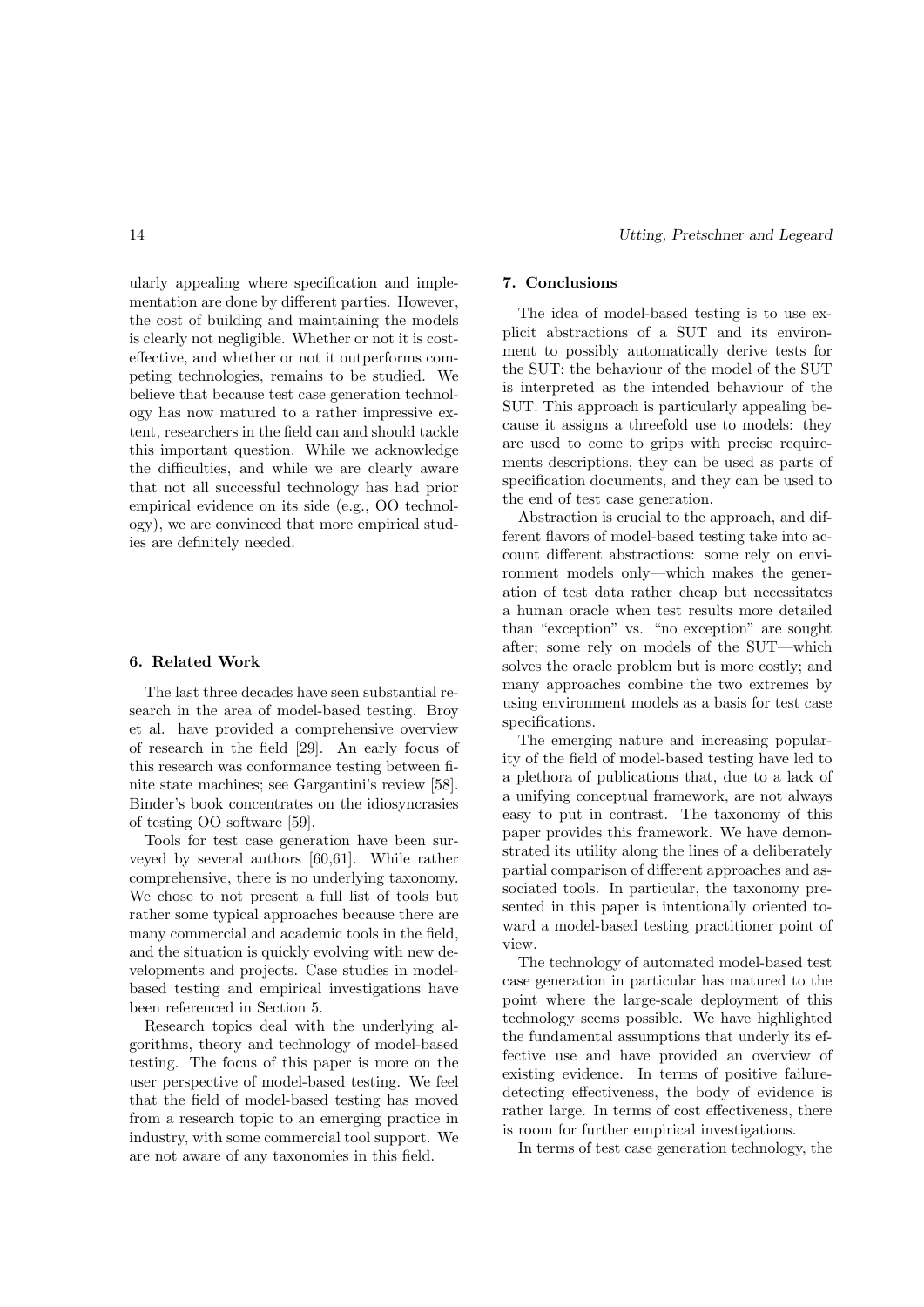increasing number of tools in both the commercial and academic sectors witness a significant level of maturity that is likely to increase even further due to industrial demand. In addition to empirical studies, we see the research challenges firstly in the definition of domain-specific test selection criteria that, in terms of their fault detection power, are empirically underpinned. Secondly, little methodological guidance as to how to build models is currently available, and tool support for building, versioning, and debugging models can be improved. Thirdly, the question of model-based testing for non-functional requirements such as security or usability, is still an open issue.

#### **REFERENCES**

- 1. W. Prenninger, A. Pretschner, Abstractions for Model-Based Testing, ENTCS 116 (2005) 59–71.
- 2. A. Pretschner, J. Philipps, Methodological Issues in Model-Based Testing, in: [29], 2005, pp. 281– 291.
- 3. J. Philipps, A. Pretschner, O. Slotosch, E. Aiglstorfer, S. Kriebel, K. Scholl, Modelbased test case generation for smart cards, in: Proc. 8th Intl. Workshop on Formal Meth. for Industrial Critical Syst., 2003, pp. 168–192.
- 4. G. Walton, J. Poore, Generating transition probabilities to support model-based software testing, Software: Practice and Experience 30 (10) (2000) 1095–1106.
- 5. J. Musa, Software Reliability Engineering, AuthorHouse, 2nd ed., 2004.
- 6. A. Pretschner, O. Slotosch, E. Aiglstorfer, S. Kriebel, Model based testing for real–the inhouse card case study, J. Software Tools for Technology Transfer 5 (2-3) (2004) 140–157.
- 7. A. Pretschner, W. Prenninger, S. Wagner, C. Kühnel, M. Baumgartner, B. Sostawa, R. Zölch, T. Stauner, One evaluation of modelbased testing and its automation, in: Proc. ICSE'05, 2005, pp. 392–401.
- 8. E. Bernard, B. Legeard, X. Luck, F. Peureux, Generation of test sequences from formal specifications: GSM 11.11 standard case-study, SW Practice and Experience 34 (10) (2004) 915 – 948.
- 9. E. Farchi, A. Hartman, S. S. Pinter, Using a model-based test generator to test for standard conformance, IBM Systems Journal 41 (1) (2002) 89–110.
- 10. K. Berkenkötter, R. Kirner, Real-Time and Hybrid Systems Testing, in: [29], 2005, pp. 355–387.
- 11. A. van Lamsweerde, Formal specification: a roadmap, in: Proc. ICSE'00, 2000, pp. 147–159.
- 12. A. Aho, A. Dahbura, D. Lee, M. U. Uyar, An optimization technique for protocol conformance test generation based on UIO sequences and rural chinese postman tours, IEEE Transactions on Communications 39 (11) (1991) 1604–1615.
- 13. D. Lee, M. Yannakakis, Principles and methods of testing finite state machines — A survey, Proceedings of the IEEE 84 (2) (1996) 1090–1126.
- 14. H. Zhu, P. Hall, J. May, Software Unit Test Coverage and Adequacy, ACM Computing Surveys 29 (4) (1997) 366–427.
- 15. S. Ntafos, A Comparison of Some Structural Testing Strategies, IEEE TSE 14 (6) (1988) 868–874.
- 16. P. Frankl, E. Weyuker, An Applicable Family of Data Flow Testing Criteria, IEEE TSE 14 (10) (1988) 1483–1498.
- 17. N. Kosmatov, B. Legeard, F. Peureux, M. Utting, Boundary coverage criteria for test generation from formal models, in: Proc. 15th Intl. Symp. on SW Reliability Engineering, 2004, pp. 139–150.
- 18. B. Beizer, Black-Box Testing : Techniques for Functional Testing of Software and Systems, Wiley, 1995.
- 19. D. Hamlet, R. Taylor, Partition Testing Does Not Inspire Confidence, IEEE TSE 16 (12) (1990) 1402–1411.
- 20. J. Duran, S. Ntafos, An Evaluation of Random Testing, IEEE TSE SE-10 (4) (1984) 438–444.
- 21. W. Gutjahr, Partition testing versus random testing: the influence of uncertainty, IEEE TSE 25 (5) (1999) 661–674.
- 22. V. Nair, D. James, W. Ehrlich, J. Zevallos, A Statistical Assessment of some Software Testing Strategies and Application of Experimental Design Techniques, Statistica Sinica 8 (1998) 165– 184.
- 23. C. Gaston, D. Seifert, Evaluating Coverage-Based Testing, in: [29], 2005, pp. 293–322.
- 24. A. Paradkar, Case studies on fault detection effectiveness of model based testing generation techniques, in: Proc. ICSE 2005 Workshop on Advances in Model-Based Software Testing, 2005.
- 25. J. Andrews, L. Briand, Y. Labiche, Is mutation an appropriate tool for testing experiments, in: Proc. ICSE'05, 2005, pp. 402–411.
- 26. L. Lúcio, M. Samer, Technology of Test-Case Generation, in: [29], Springer LNCS 3472, 2005,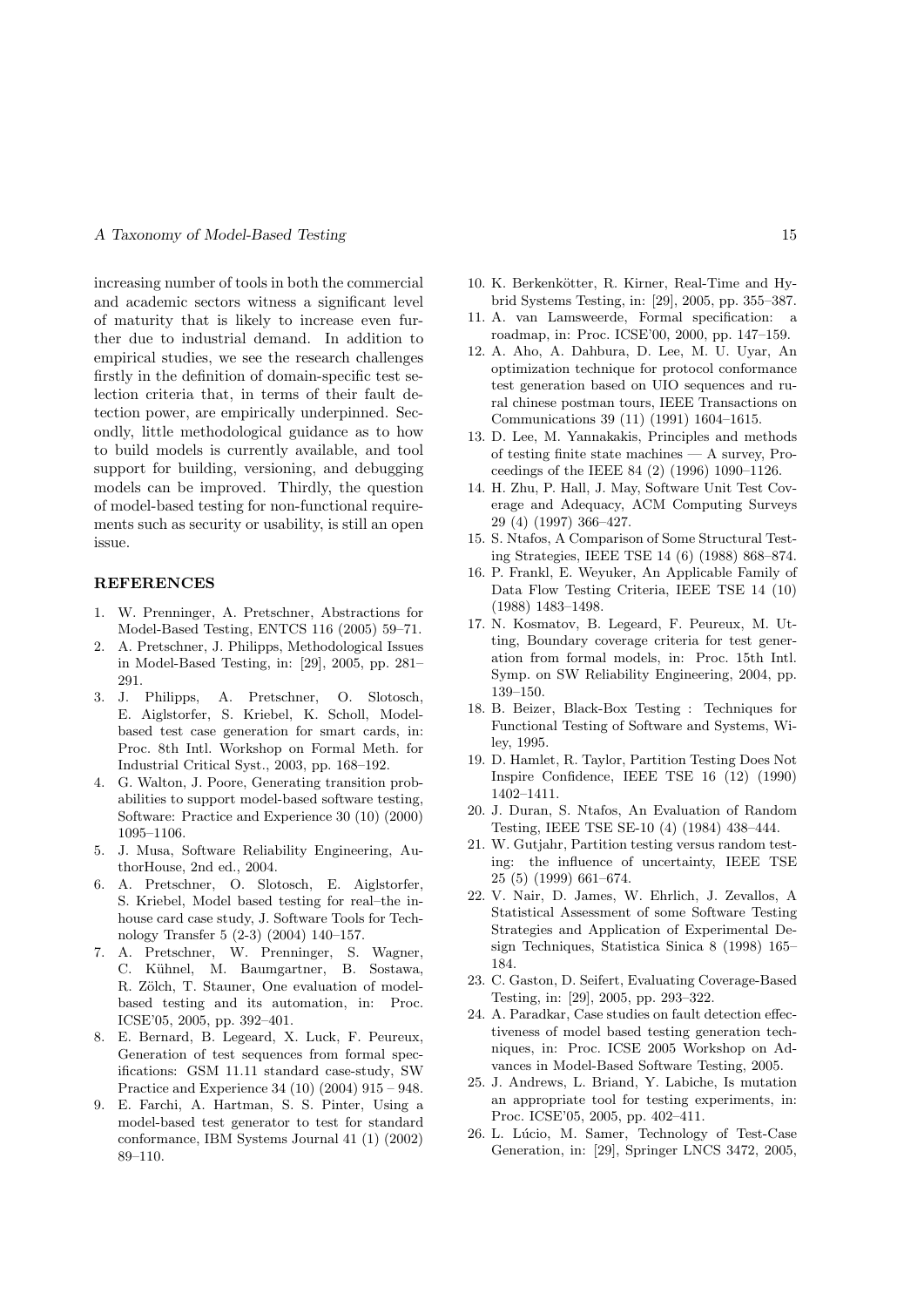pp. 319–350.

- 27. S. Prowell, Jumbl: A tool for model-based statistical testing, in: Proc. HICSS'03, IEEE, 2003, p. 337.3.
- 28. M. Kwan, Graphic programming using odd and even points, Chinese Mathematics 1 (1962) 273– 277.
- 29. M. Broy, B. Jonsson, J.-P. Katoen, M. Leucker, A. Pretschner (Eds.), Model-Based Testing of Reactive Systems, no. 3472 in LNCS, Springer-Verlag, 2005.
- 30. A. Offutt, S. Liu, A. Abdurazik, P. Ammann, Generating test data from state-based specifications, J. Software Testing, Verification and Reliability 13 (1) (2003) 25–53.
- 31. H. Hong, I. Lee, O. Sokolsky, H. Ural, A Temporal Logic Based Theory of Test Coverage and Generation, in: Proc. TACAS'02, 2002, pp. 327– 341.
- 32. A. Pretschner, Classical search strategies for test case generation with Constraint Logic Programming, in: Proc. Formal Approaches to Testing of Software, 2001, pp. 47–60.
- 33. B. Marre, A. Arnould, Test Sequences Generation from LUSTRE Descriptions: GATEL, in: Proc. 15th IEEE Conf. on Automated SW Engineering, 2000, pp. 229–237.
- 34. S. Colin, B. Legeard, F. Peureux, Preamble computation in automated test case generation using Constraint Logic Programming, J. Software Testing, Verification and Reliability 14 (3) (2004) 213–235.
- 35. J. Dick, A. Faivre, Automating the generation and sequencing of test cases from model-based specifications, in: Proc. 1st Intl. Symp. of Formal Methods Europe: Industrial-Strength Formal Methods (FME 1993), Vol. 670 of LNCS, 1993, pp. 268–284.
- 36. S. Helke, T. Neustupny, T. Santen, Automating test case generation from Z specifications with Isabelle, in: Proc. 10th Intl. Conf. of Z Users, Vol. 1212 of LNCS, 1997, pp. 52–71.
- 37. J. Tretmans, E. Brinksma, Côte de Resyste Automated Model Based Testing, in: Progress 2002 – 3rd Workshop on Embedded Systems, 2002, pp. 246–255.
- 38. J. Tretmans, Test Generation with Inputs, Outputs and Repetitive Quiescence, Software – Concepts and Tools 17 (3) (1996) 103–120.
- 39. C. Jard, T. Jéron, TGV: theory, principles and algorithms, J. Software Tools for Technology Transfer 7 (4) (2005) 297–315.
- 40. D. Clarke, T. Jéron, V. Rusu, E. Zinovieva, STG: A symbolic test generation tool, Vol. 2280 of Springer LNCS, 2002, pp. 470–475.
- 41. B. Koch, J. Grabowski, D. Hogrefe, M. Schmitt, AutoLink – a tool for automatic test generation from SDL specifications, in: Proc. IEEE Intl. Workshop on Industrial Strength Formal Specification Techniques (WIFT 1998), 1998, pp. 114– 127.
- 42. L. du Bousquet, S. Ramangalahy, S. Simon, C. Viho, A. Belinfante, R. de Vries, Formal test automation: The conference protocol with TGV/Torx, in: Proc. TestCom'00, 2000, pp. 221– 228.
- 43. R. G. de Vries, A. Belinfante, J. Feenstra, Automated testing in practice: The highway tolling system, in: Proc. TestCom'02, 2002, pp. 219–234.
- 44. F. Bouquet, B. Legeard, F. Peureux, E. Torreborre, Mastering Test Generation from Smart Card Software Formal Models, in: Proc. Intl. Workshop on Construction and Analysis of Safe, Secure and Interoperable Smart devices, Vol. 3362 of Springer LNCS, 2004, pp. 70–85.
- 45. D. Cohen, S. Dalal, M. Fredman, G. Patton, The AETG System: An approach to testing Based on Combinatorial Design, IEEE TSE 23 (7) (1997) 437–444.
- 46. A. Pretschner, Model-Based Testing in Practice, in: Proc. Formal Methods, Vol. 3582 of Springer LNCS, 2005, pp. 537–541.
- 47. M. Blackburn, R. Busser, A. Nauman, Why model-based test automation is different and what you should know to get started, in: Proc. Intl. Conf. on Practical Software Quality and Testing, 2004.
- 48. M. Horstmann, W. Prenninger, M. El-Ramly, Case Studies, in: [29], 2005, pp. 439–461.
- 49. S. R. Dalal, A. Jain, N. Karunanithi, J. M. Leaton, C. M. Lott, G. C. Patton, B. M. Horowitz, Model-based testing in practice, in: Proc. ICSE'99, 1999, pp. 285–294.
- 50. J. Clarke, Automated Test Generation from Behavioral Models, in: Proc. 11th Software Quality Week, 1998.
- 51. H. Kahlouche, C. Viho, M. Zendri, An industrial experiment in automatic generation of executable test suites for a cache coherency protocol, in: Proc. IFIP TC6 11th Intl. Workshop on Testing Comm. Systems, 1998, pp. 211–226.
- 52. A. Belinfante, J. Feenstra, R. d. Vries, J. Tretmans, N. Goga, L. Feijs, S. Mauw, L. Heerink, Formal test automation: A simple experiment,